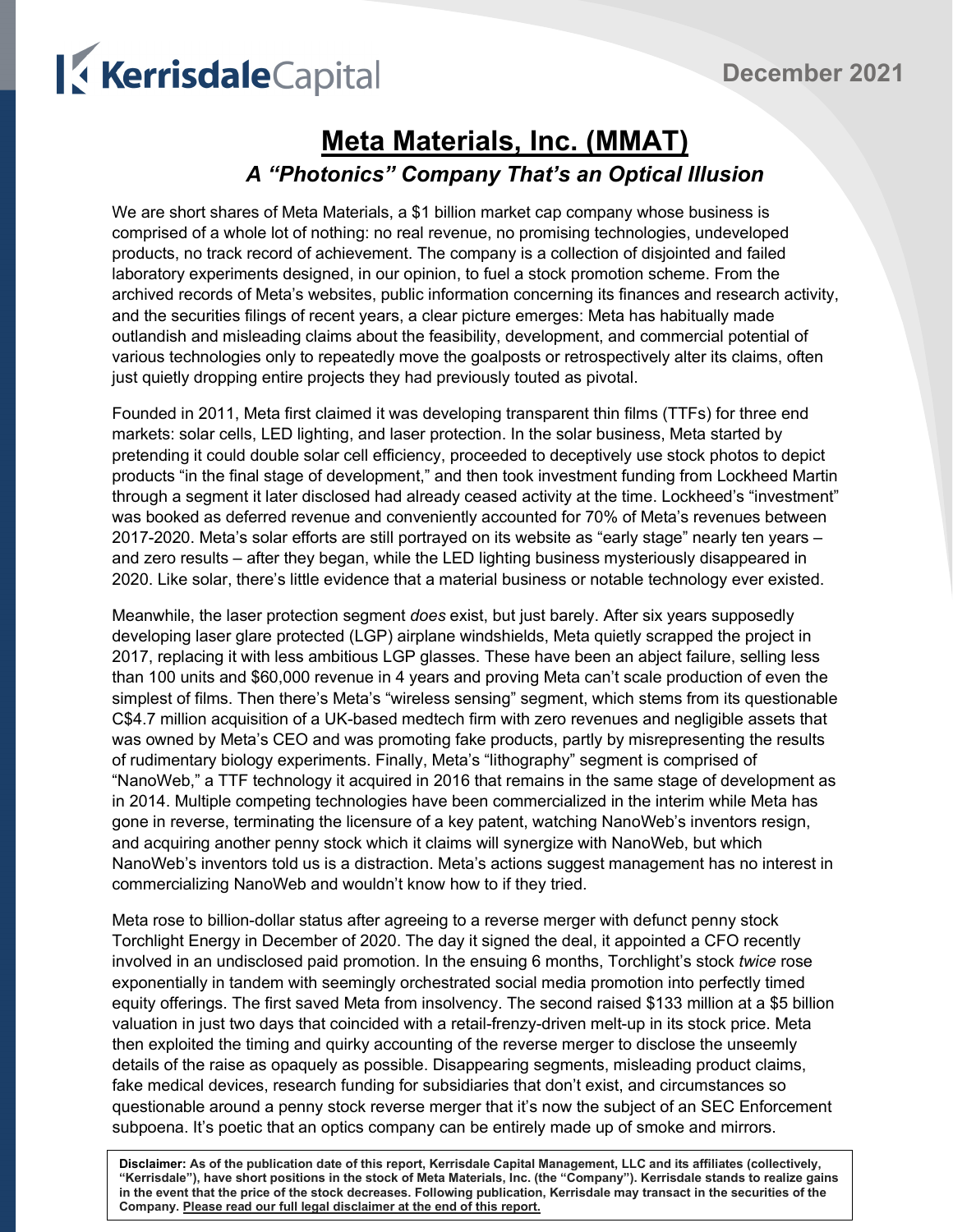#### **Table of Contents**

| I.   |                                                                                                                                           |
|------|-------------------------------------------------------------------------------------------------------------------------------------------|
| II.  | <b>META MISREPRESENTED ITS EARLY TTF ENDEAVORS WHILE SECURING FUNDING</b><br>FROM LOCKHEED THROUGH A SUBSIDIARY THAT DOESN'T SEEM TO HAVE |
|      | Meta Materials creatively financed itself through research grants and customer deposits that were never                                   |
| III. | THE PATH TO THE TORCHLIGHT MERGER WAS FILLED WITH RED FLAGS: A<br>QUESTIONABLE CFO APPOINTMENT, BLATANT RETAIL PROMOTION, AND             |
| IV.  | META'S CURRENT "OPERATIONS" ARE A COLLECTION OF HOPELESS, FAKE, AND                                                                       |
|      | NanoWeb hasn't progressed since 2014, Meta seems to have no intention of commercializing it having                                        |
| V.   |                                                                                                                                           |
|      |                                                                                                                                           |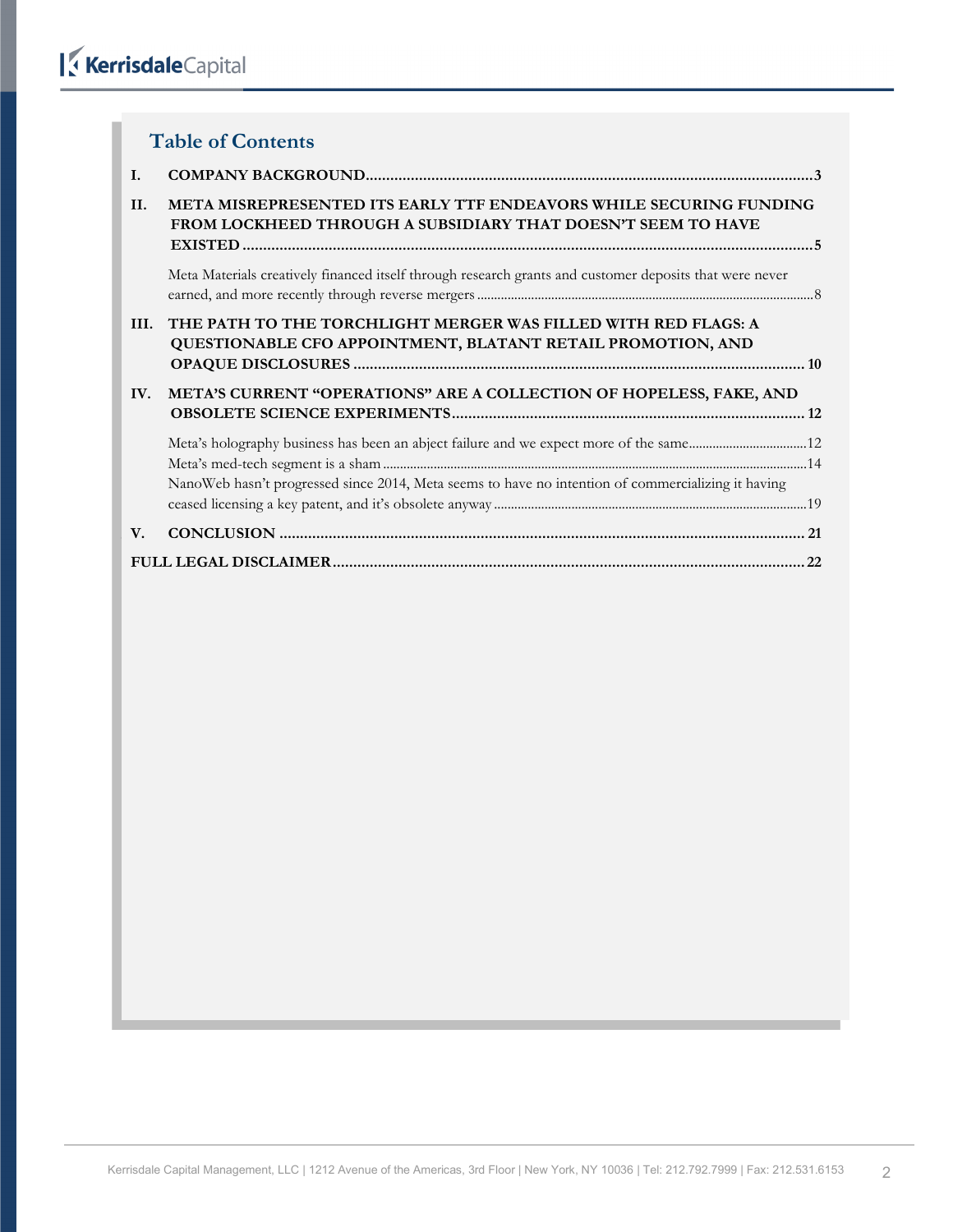### <span id="page-2-0"></span>**I. Company Background**

| <b>Meta Materials: Capitalization and Financial Results</b> |           |                           |                            |  |  |
|-------------------------------------------------------------|-----------|---------------------------|----------------------------|--|--|
| Capitalization                                              |           | Financial results (\$ mm) |                            |  |  |
| Share price (\$)                                            | \$3.09    |                           | 2019<br>2020<br>TTM        |  |  |
| Fully diluted shares (mm):                                  |           | Revenue                   | \$ 1.2 \$ 1.5 \$<br>1.6    |  |  |
| Shares outstanding<br>Dilutive impact of options, warrants, | 281.2     | Net Loss                  | (19.8)<br>(34.9)<br>(11.1) |  |  |
| deferred stock units (DSUs)                                 | 28.0      |                           |                            |  |  |
| Total                                                       | 309.2     |                           |                            |  |  |
| Fully diluted market cap (mm)<br>Less: cash                 | 956<br>70 |                           |                            |  |  |
| Enterprise value                                            | 886       |                           |                            |  |  |
| EV/revenue (trailing)                                       | 560.9x    |                           |                            |  |  |
| Source: company filings, Kerrisdale analysis                |           |                           |                            |  |  |

Meta Materials ("Meta") debuted as a public company just last year, when it participated in a reverse merger with Continental Precious Metals (CPM), a defunct Canadian miner relegated to NEX trading that had become a public-company shell in search of a merger partner. Earlier this year, Meta took part in its second reverse merger in as many years, combining with Torchlight Energy, another public shell seeking a reverse merger target. Currently sporting a \$950 million market capitalization, it might come as a surprise that Meta's business is comprised of, essentially, *nothing*.

Meta's public company filings and website portray an "advanced materials and photonics company…seeking to harness the power of light" in three areas: holography, lithography, and wireless sensing. But as we discuss at length below, Meta's three current "businesses" have generated just about zero product revenue over the last ten years despite continuously making grandiose product development claims. We expect this trend to continue given *that the company has never actually commercialized anything*.

To understand how a collection of primitive science experiments arrived at a billion-dollar valuation, it's worth recounting the last decade's worth of hype over which CEO George Palikaras has presided. By examining the ten-year track record of claims made by Palikaras and his management team, via Meta's websites, financial filings, research papers, and other publicly available information, it's easy to conclude that Meta repeatedly makes promotional and questionable claims about the viability, validity, promise, and even the existence of its technologies, only to abandon its previously hyped projects after some time passes.

Meta was founded in 2011 as Lamda Guard, an "advanced materials and systems engineering company…delivering nanotech solutions powered by metamaterials." Metamaterials were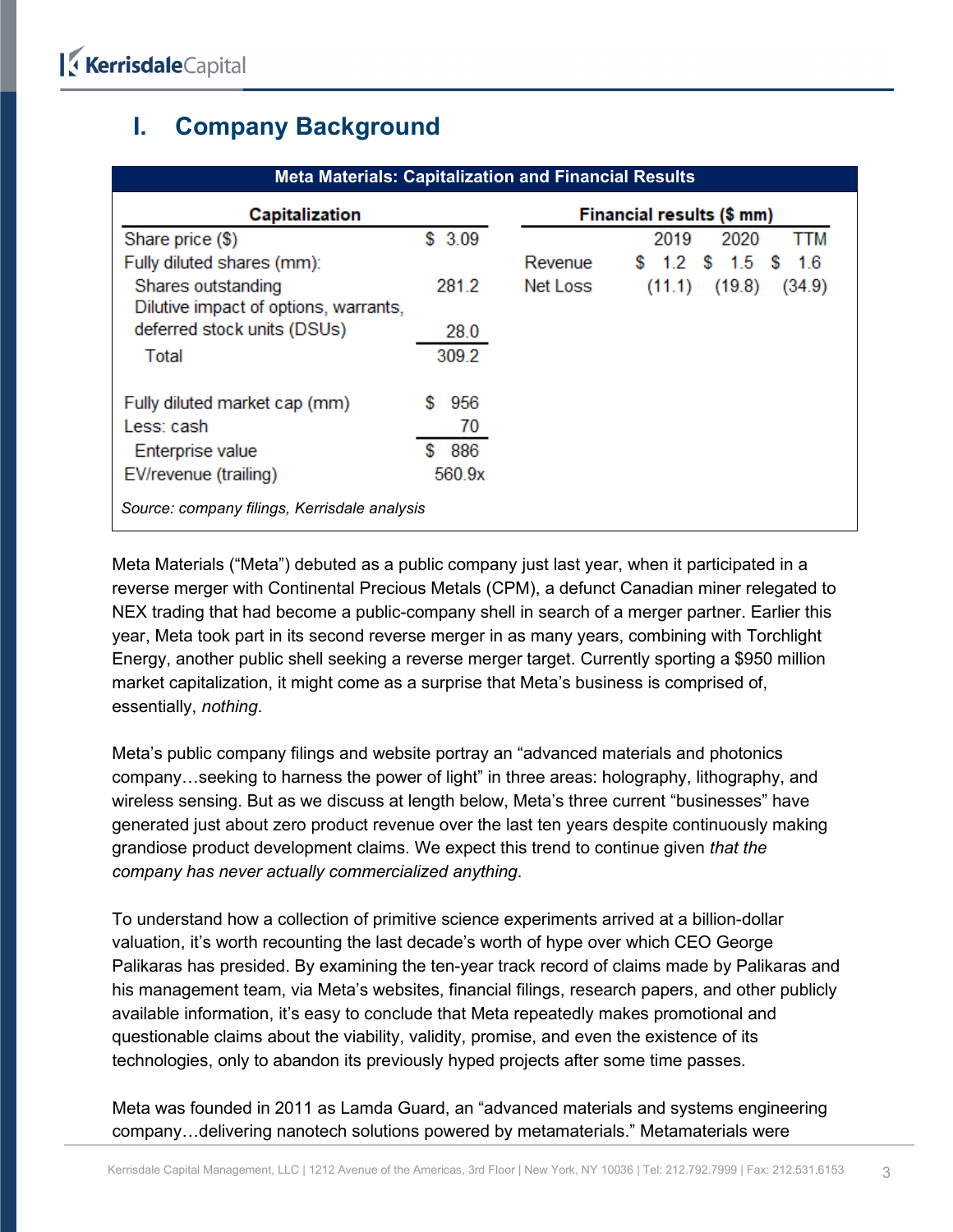described on the company's website as "artificially created materials…microscopically built from conventional materials such as metals…[fabricated] to create novel devices with unprecedented and exotic properties." **[Public records](https://open.canada.ca/data/en/dataset/ad1f4897-3298-4d15-8e5e-094958be7388) from the Atlantic Canada Opportunities Agency (ACOA)** show that in 2012 the company received a \$332,000 loan to work on transparent thin film (TTF) technology, and archives of the then-private company's webpage from 2013 to mid-2017 highlight three corporate segments, each focused on developing transparent metamaterial thin films for a different application:

- [Lamda Lux](https://web.archive.org/web/20160403053426/http:/metamaterial.com/node/81) thin films would enhance the output and efficiency of LED lighting
- **[Lamda Solar](https://web.archive.org/web/20160401085521/http:/metamaterial.com/lamdasolar) thin films would improve the absorption of solar panel cells**
- [Lamda Guard](https://web.archive.org/web/20160403052944/http:/metamaterial.com/node/84) thin films would be applied to aircraft windows to protect against laser strikes that could affect pilot vision

In mid-2016, Meta acquired a small TTF company called Rolith. Founded by a group of optical scientists in 2008, Rolith had prototyped a [conductive TTF](https://en.wikipedia.org/wiki/Transparent_conducting_film) called NanoWeb that had potential applications in a variety of different fields, from touch screens to automobile windshields to transparent antennas. Having run out of cash and unable to secure any more funding, Rolith's founders were forced to sell the company, and in mid-2016 struck a [deal](https://metamaterial.com/canadian-metamaterial-technologies-inc-eyes-silicon-valley-expansion-through-the-acquisition-of-roliths-business/) to sell to Meta for \$2.5 million.

Two years later, in July 2018, Meta acquired London-based MediWise, "a medtech knowledgedriven company that empowers individuals to take control of their health." In the [press release](https://metamaterial.com/metamaterial-technologies-inc-acquires-mediwise-ltd/) announcing the acquisition, Meta boasted of MediWise's "significant advancements in noninvasive glucose monitoring," including its development of "a new product called glucoWISE, [which] has the potential to safely detect the concentration of glucose in the blood stream without having to draw blood or use test strips." Strangely, the press release did *not* disclose that MediWise was approximately 50% owned by Meta's CEO, Georgios Palikaras, and his wife. Nor did it mention the C\$4 million purchase price, or the C\$700 thousand intercompany loan that Meta had provided MediWise, and which was forgiven in the course of the transaction *in addition* to the purchase price. There was also no mention that *glucoWISE didn't actually exist* or that MediWise had a negligible balance sheet and no record of any revenues. The deal, in retrospect, seems more like a bailout of a failed investment than a strategic acquisition.

Lamda Lux and Lamda Solar are now long gone, having mysteriously disappeared from Meta's website after its first reverse merger in 2020 with Continental Precious Metals. We can't find any evidence that either division has ever successfully produced so much as a single prototype and, as we describe below, we believe that Meta's presentation of its Solar and Lux segments was highly misleading. Meta currently describes itself as comprised of three new segments, which we explore at greater depth in what follows:

• Holography – this is the old Lamda Guard, which underwent a strategic pivot, redirecting its efforts from TTFs for aircraft windshields to "holographic" laser glare protection (LGP) glasses, which have followed the typical Meta path from hyped technology to abject failure.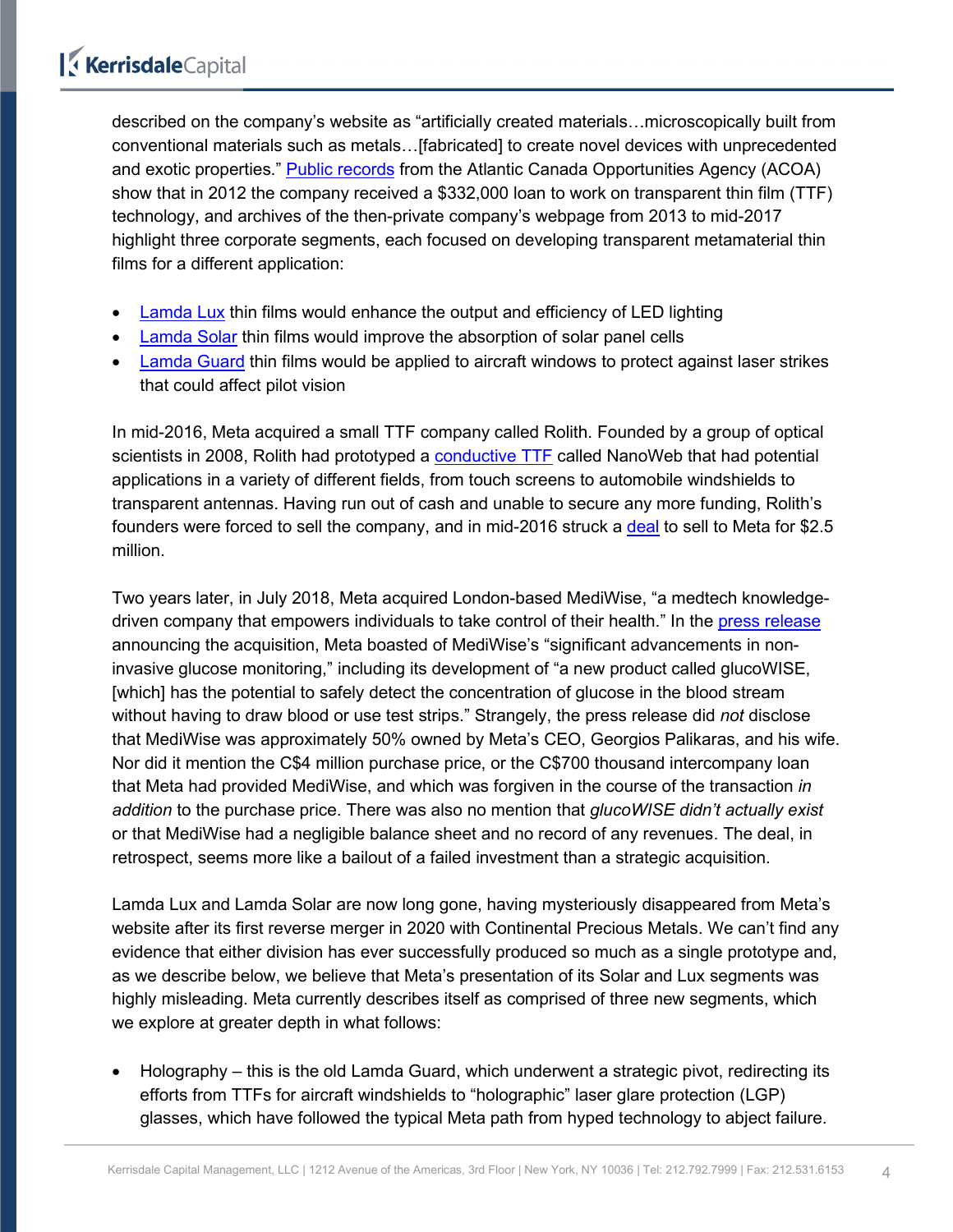## KerrisdaleCapital

- Lithography the segment dedicated to NanoWeb development, except there hasn't been much in the way of development. In the 5+ years since the Rolith acquisition, an array of competitive conductive TTF alternatives have been developed, commercialized, and mass produced, while NanoWeb has remained in the same stage of commercialization as in 2014. Meta also ceased licensing from the University of Michigan a patent critical to the NanoWeb production process, which suggests that Meta is either not really invested in commercializing the product, or that it doesn't know how to – or both, considering that Rolith's founding scientists left the company within two years of its acquisition by Meta.
- Wireless Sensing this segment houses the MediWise acquisition and is ostensibly working on the same exact projects that MediWise was working on 7 years ago, all of which sound like they emanate from a science fiction novel. Most prominently, this subsidiary is (still) developing a "non-invasive glucose monitor" using a mechanism that the clinical literature suggests is actually impossible.

Before assessing whether there's any commercial substance to these segments (in short: no), it's instructive to examine the quiet failure of Meta's early technological forays and the creative ways Meta was able to finance a façade of scientific accomplishment with no legitimate underpinning.

## <span id="page-4-0"></span>**II. Meta misrepresented its early TTF endeavors while securing funding from Lockheed through a subsidiary that doesn't seem to have existed**

The evolution and fate of Lamda Solar and Lamda Lux, Meta's initial Thin Transparent Film projects, are perfectly reflective of the hype cycle fomented by Meta continuously over the years. The trajectory of Lamda Solar from one of the 3 initial corporate segments to a literal footnote is instructive:

- Lamda Solar was first described in [2013](https://web.archive.org/web/20131005080136/http:/lamdaguard.com/applications.php) as a segment "that designs high-efficiency solar cells," though Meta never gave any indication that it had any solar cell products in development.
- By [late 2014,](https://web.archive.org/web/20141011155606/http:/www.metamaterial.com/lamdasolar) the segment was no longer designing solar cells but instead was "developing… a thin film that uses metamaterials…to dramatically increase solar cell efficiency (up to 100%) by collecting light from all angles and absorbing light over most useful spectrums." This was a bold claim, but we found no evidence that Meta ever demonstrated any scientific mechanism by which they would achieve a doubling of solar cell efficiency. The [now-removed](https://web.archive.org/web/20150215084640/http:/metamaterial.com/publications-0) references to scientific publications that used to grace Meta's website did not even hint at any solar-related research.
- The 2014 description appears to have remained the same until [2016,](https://web.archive.org/web/20160530235331/http:/www.metamaterial.com/lamda-solar/) when Meta claims to have been "in the final stages of development" of films that "are lightweight and easy to apply to crystalline and organic solar panels." The segment information even depicts a photo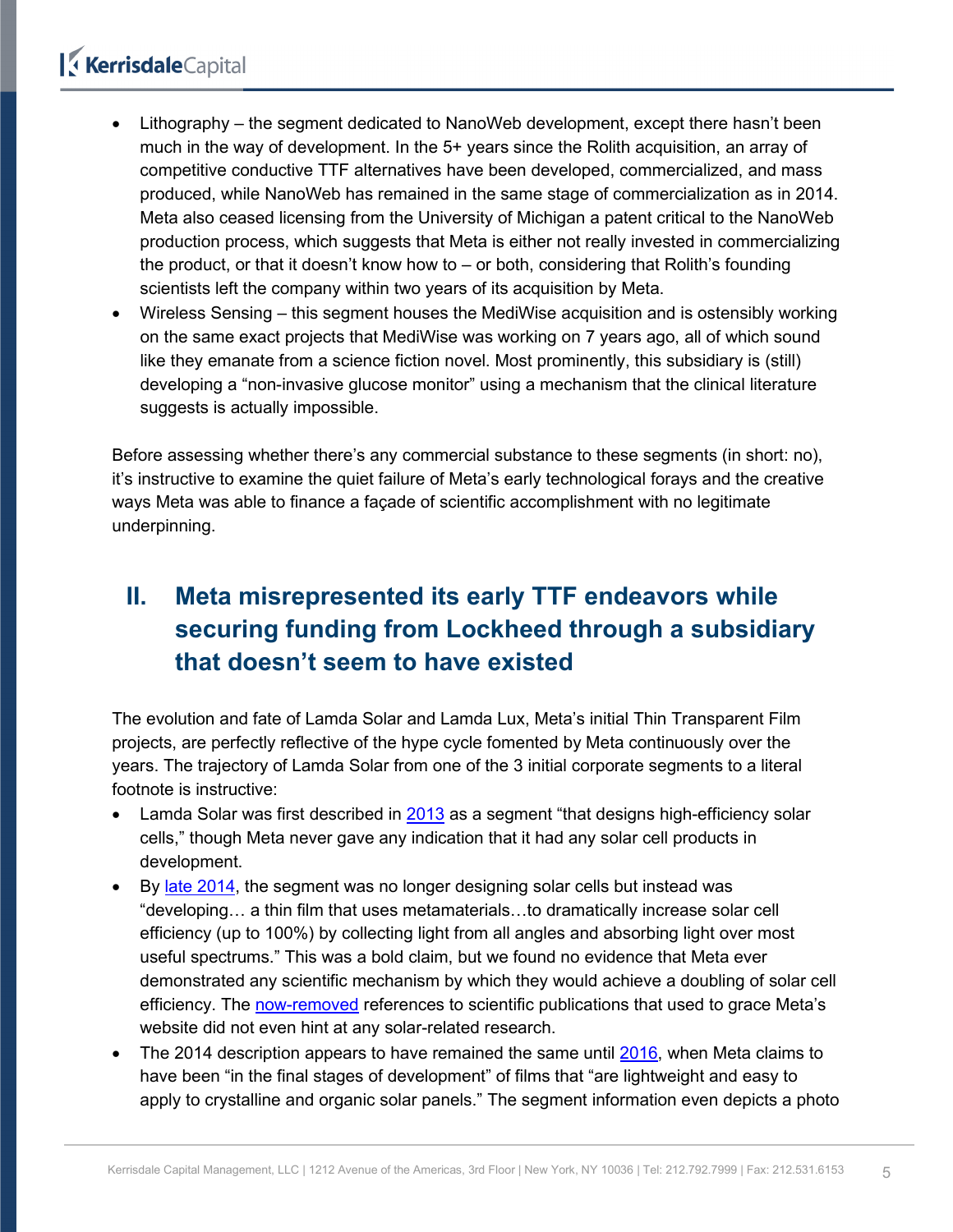of what is ostensibly a [car using Lamda Solar technology,](https://web.archive.org/web/20160605165029im_/http:/www.metamaterial.com/wp-content/uploads/2016/03/solar-car.jpg) but in fact turns out to have been a stock photo of the famous  $5<sup>th</sup>$  [generation UNSW Sunswift](https://newsroom.unsw.edu.au/news/science-tech/racing-sunshine-unsws-sunswift-turns-20) vehicle (see below).



- By August of 2017, the official [Lamda Solar downloadable factsheet](https://cdn2.hubspot.net/hubfs/1871983/Offers/2017-08-22%20Lamda%20Solar%20CTA.pdf?__hstc=&__hssc=&hsCtaTracking=2acc1e2e-c1bb-4547-a06a-59c67b2dd050%7Cf589969f-33f6-48ab-bcd7-74d7c20a7301) describes how the solar cells use "NanoWeb technology…to capture all electrical power without blocking the light propagation," which is curious because Meta had previously claimed to be "in the final stages of development" of the Lamda Solar technology before it ever obtained the NanoWeb technology with the acquisition of Rolith in 2016.
- In June 2017, Meta [announced](https://metamaterial.com/lockheed-martin-partners-with-metamaterial-technologies-to-support-the-development-of-metasolar-making-its-first-solar-investment-in-canada/) that it "signed a \$5.6 million (CAD) agreement with Lockheed Martin, which represents Lockheed Martin's first solar investment in Canada." The press release gave the impression that Lockheed would be buying a product called "metaSOLAR," which had never been described previously by Meta but was meant to be "the world's lightest weight and highest efficiency solar panel technology, suitable for flight." The **actual contract**, though, makes it clear that Lockheed was using the investment to discharge its Industrial and Technological Benefits (ITB) obligation, which requires defense contractors that sell equipment to the Canadian government to invest a portion of the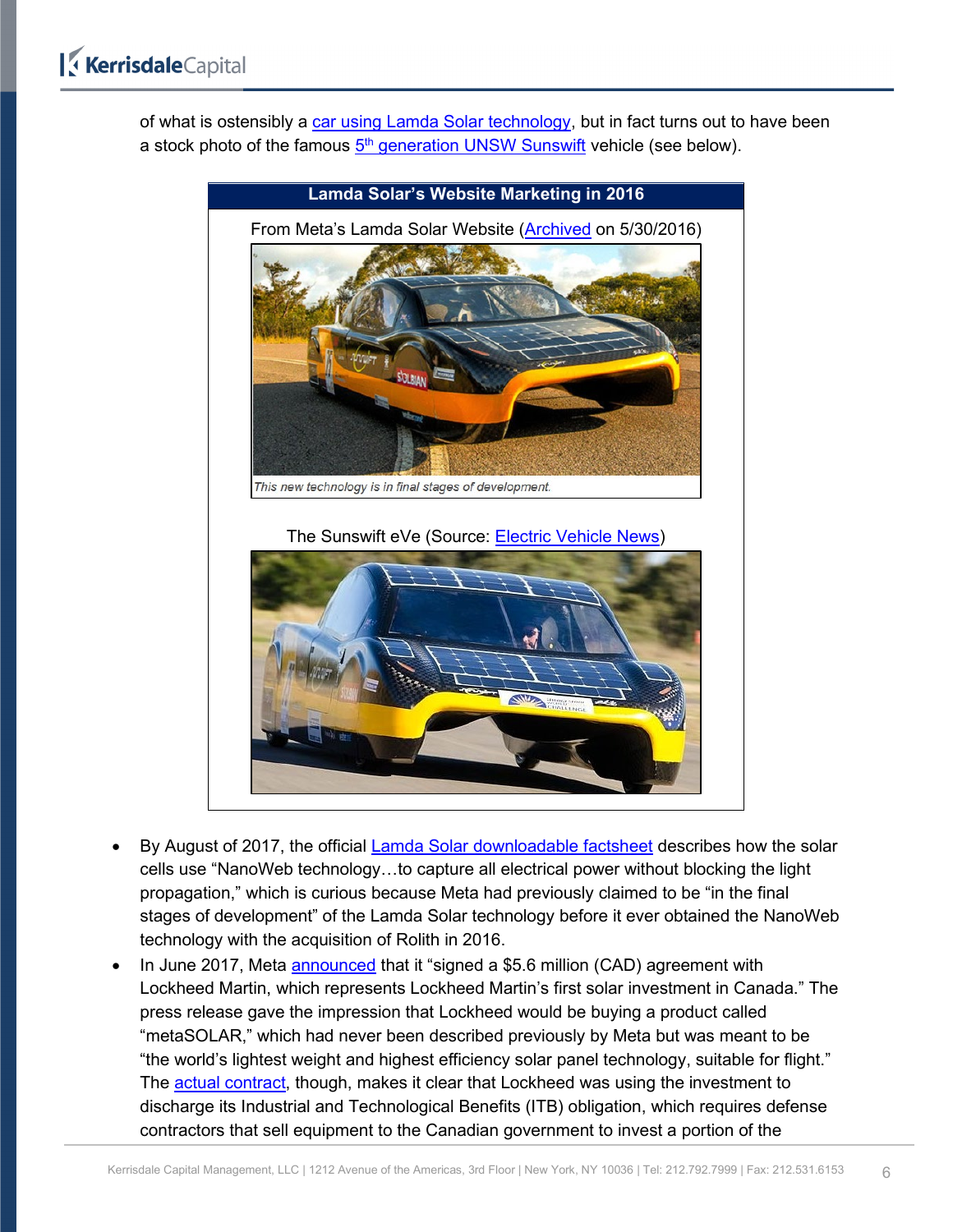contract into Canadian businesses. The contract's project description also required Meta to "produce a *prototype* of the light-trapping metamaterial film," which indicates that Meta was not remotely close to the "final stages" of the development of anything (as it had previously claimed) and that 5 years after supposedly *beginning* development, it hadn't even come up with a prototype yet. The specific project objective was to "deliver a commercial prototype of a solar-powered drone for cargo deliveries, along with a manufacturing and commercialization plan." There is no evidence, either on Meta's current or archived websites, or in any of its filings or white papers, that this commercial prototype exists or that any of the contract's project objectives – which include "design, prototyping, drone integration, certification, production, scale-up, and marketing & sales activities" – have been met.

- Meta's description of the Lamda Solar segment remained unchanged from [2017 to 2020,](https://web.archive.org/web/20200226065552/http:/www.metamaterial.com/lamda-solar/) prominently promoting the Lockheed "partnership" but never actually indicating any progress towards development of a product. Currently, Meta's website description of its solar [business](https://metamaterial.com/solutions/solar-cells/) is the same one it's presented since 2014, except it's no longer called "Lamda Solar." The consistent description of the relationship with Lockheed as a "partnership" is also directly at odds with the contract, in which Lockheed stipulates that the agreement "is not intended to constitute, give effect to, or otherwise create a joint venture, *partnership*, teaming agreement or other business entity of any kind. [emphasis added]" The current description still includes the claim that "META is *at the early stage* of developing new solar films that will have the potential to increase solar cell efficiency by collecting and absorbing light. [emphasis added]" Almost 10 years later, and still at the early stage! The company also continues to tout its solar "partnership" with Lockheed, but without disclosing that the agreement was signed almost 5 year ago, and will expire in 5 months after seemingly having produced nothing relevant to the contract terms. In fact, based on the terms of the contract, we think it's likely that Meta's seeming failure to meet any of the stated project objectives means that it's required to pay back the C\$5.6 million to Lockheed.<sup>[1](#page-6-0)</sup>
- Strangely, Meta's regulatory [listing statement](https://www.sedar.com/GetFile.do?lang=EN&docClass=13&issuerNo=00004588&issuerType=03&projectNo=03026823&docId=4679524) in connection with its reverse merger with CPM – dated March 5th, 2020 – discloses that the Lamda Solar subsidiary *has had no activity in the last 3 years*. If that's the case, why was the Lamda Solar segment still presented on the company's website? What exactly is the solar business presented on the website *now*? Worse, it turns out that Meta signed a "partnership" with Lockheed in *April of 2017*, when, according to the 2020 listing statement, the solar segment had already ceased activity. That also calls into question the legality of Lockheed's ITB investment and begs the question of whether Meta was exploiting Lockheed's legal requirement to get funding for a *business that in fact didn't exist anymore*. [2](#page-6-1)

<span id="page-6-0"></span><sup>1</sup> It's notable that it is not in Lockheed's interest to rock the boat on this money because it might jeopardize much larger contracts with the Canadian government.

<span id="page-6-1"></span><sup>&</sup>lt;sup>2</sup> There is some conflation in the listing statement between NanoWeb and the solar business, with the implication that NanoWeb also has solar applications. While that is *possible*, NanoWeb, and the lithography subsidiary that was formerly Rolith, were domiciled in the United States, and as such would not qualify for the business activities eligible for the ITB credits needed by Lockheed.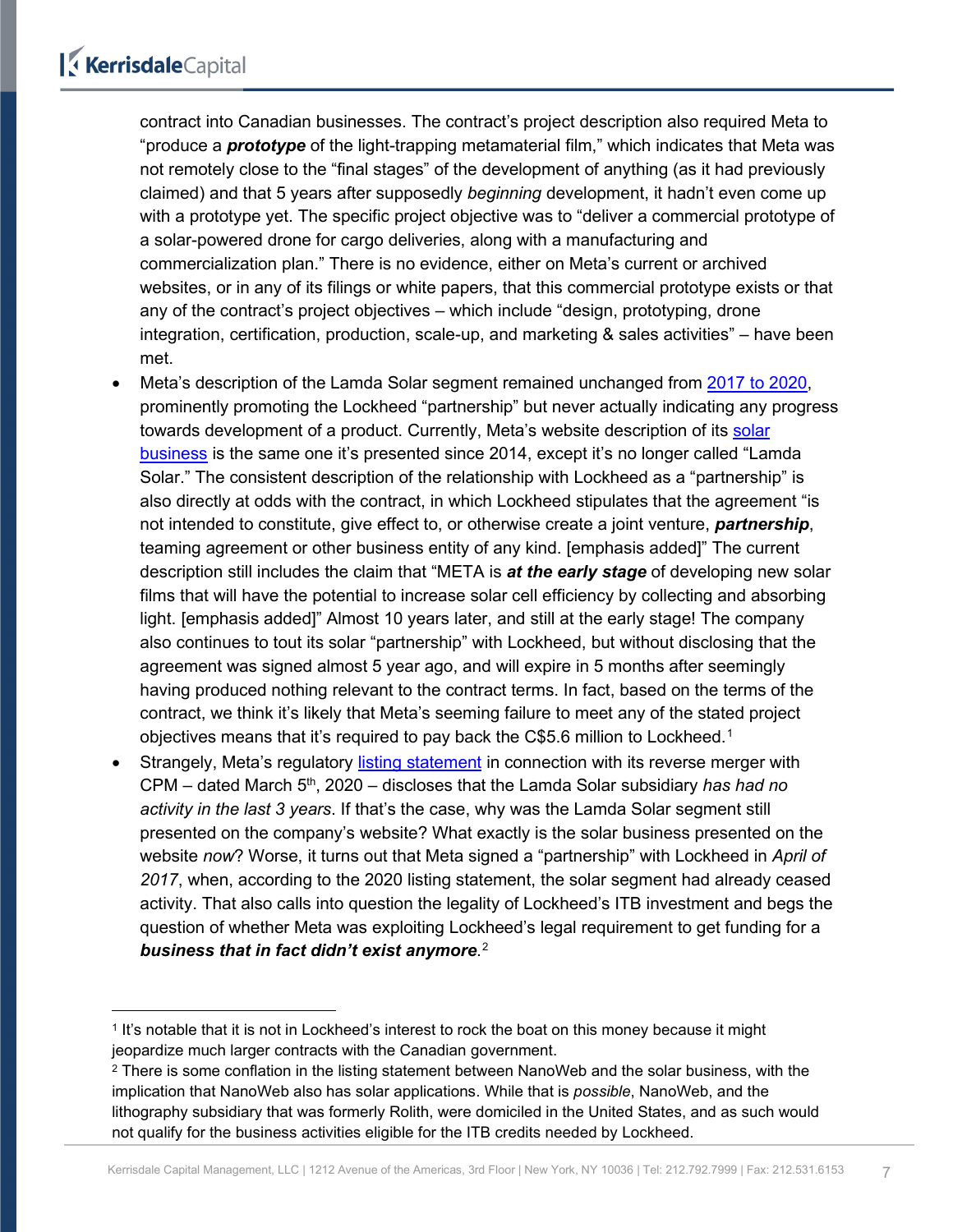Lamda Lux, another of Meta's initial corporate segments, apparently took a similar inauspicious path as Solar. Described in [2013](https://web.archive.org/web/20131005080136/http:/lamdaguard.com/applications.php) as a Meta subsidiary "that designs advanced light sources using nanocavities, which enhance light output (power & efficiency)," Lux quickly pivoted in [2014](https://web.archive.org/web/20141016073633/http:/www.metamaterial.com/node/81) to "optically transparent thin film that drastically increases the light output of LEDs by up to 10 times." The same basic description remained on Meta's website *through 2020 without so much as a single piece of incremental information*. After Meta redesigned its website in the wake of the reverse merger with CPM, the entire Lamda Lux segment mysteriously disappeared. As with Lamda Solar, Meta's 2020 listing document discloses that Lux had had no activity in the 3 years prior, so it's not clear why Meta continued to present the segment on its website. At least there was no dubious agreement signed with a global defense contractor.

Looking back over the last decade, major portions of Meta Materials' "operations" were, *at best*, an extended streak of failed TTF experiments dressed up in a veneer of promotional marketing around technological progress in faddish areas like solar and LED technology. But how did the company keep the show running?

#### <span id="page-7-0"></span>*Meta Materials creatively financed itself through research grants and customer deposits that were never earned, and more recently through reverse mergers*

It's difficult to assess Meta's financial performance before 2017 given its closely held nature, but since 2017 the company has used C\$32 million in cash from operations and another C\$10M in cash for capital expenditures (while generating cumulative losses of about C\$55M). In that time, the company generated a grand total of about C\$55 *thousand* in product revenue. So it's worth understanding how Meta financed these cash outflows, the majority of which have gone towards salaries, benefits, travel, entertainment, consulting, and "professional fees" for a company with 20-30 employees.

One way was through investing "partnerships" with multinational corporations that would never bother to follow up on project details:

- The aforementioned C\$5.6 million deal with Lockheed was closed in April 2017. As previously described, none of the project objectives seem to have been achieved, but Meta got an upfront payment for the entire amount and has continued to book the deferred "development revenue" for the last 4 years. In fact, *70% of Meta's entire revenue generated from 2017 to 2020 is just the realization of deferred revenue from creatively financing this "solar flight" project*, even though the company's Lamda Solar subsidiary was shuttered more than 5 years ago.
- In July of 2018, Satair, a subsidiary of Airbus that distributes aircraft parts and equipment, signed a \$2 million (USD) purchase order for Meta's LGP glasses. Two months later, Satair signed an agreement to become the exclusive distributor of the LGP frames, paying Meta a C\$1.3 million fee for the privilege. Two months after *that*, Satair advanced \$500 thousand (C\$655 thousand) in cash for the July purchase order. To date, of the \$2 million order, only C\$34 *thousand* has been filled, with about half a million dollars remaining an operating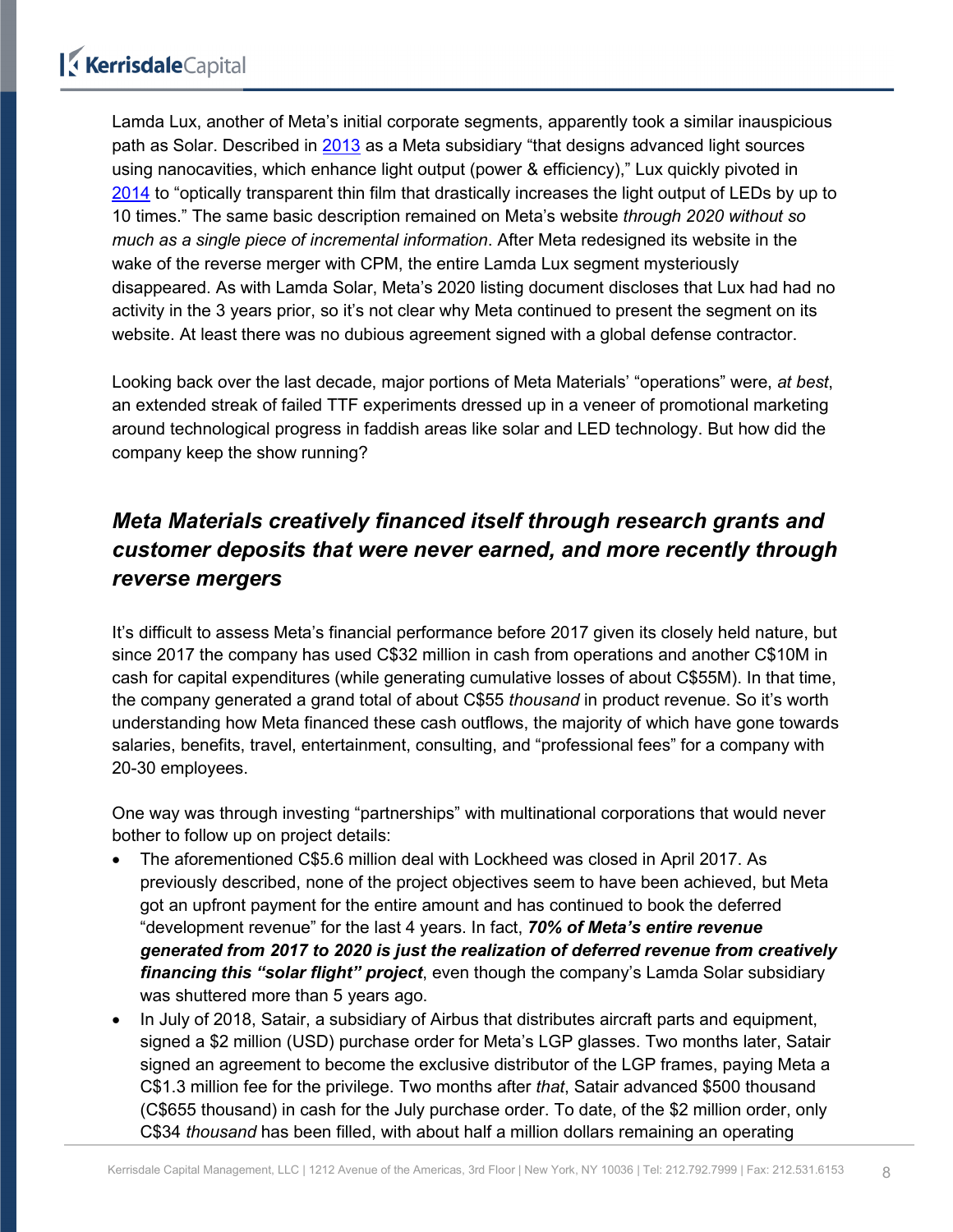liability. The exclusivity fee, meanwhile, was booked by Meta as deferred revenue, which it continues to recognize at the current time. It turns out that Satair essentially funded Meta to the tune of C\$2 million in return for 50 pairs of overpriced glasses to which plenty of cheaper and better alternatives exist (more on that below).

The relationships with Lockheed and Satair provided Meta with two cash infusions totaling C\$7.5 million that the company was able to *also* conveniently recognize as "development revenue" spread out over years, ironically without ever actually *developing* anything of value. Another creative source of funding for Meta over the years has been a variety of Canadian government-affiliated investments and loans:

- Between 2013 and 2019, the Atlantic Canada Opportunities Agency [\(ACOA\)](https://www.canada.ca/en/atlantic-canada-opportunities.html), a Canadian government regional development agency, lent C\$6.8 million to Meta, almost entirely in the form of interest free loans, and almost all of which is still outstanding. The lion's share of these loans – C\$6 million – was meant to support the commercialization of the Lamda Guard laser protection shields, a project subsequently dropped by Meta, and the LGP glasses, which Meta has been unsuccessful in commercializing.
- Sustainable Development Technology Canada (SDTC), a Canadian government-sponsored foundation that funds "clean-tech" startups, agreed to [invest](https://www.sdtc.ca/en/investments-made-in-nova-scotia-will-support-environmentally-friendly-technologies-and-healthier-communities/) C\$5.4M in Meta in late 2017 to fund expenses related to a project titled "Enabling solar flight: a testing ground for lightweight and efficient solar panels." As with the Lockheed investment, this was over 3 years after Lamda Solar was no longer active, so it's not clear what Meta was going to do with the money. In the end, SDTC only invested C\$1.99M, seemingly because Meta was not meeting its end of the deal, and there's since been no disclosure from Meta as to how, or if, the project is advancing.
- Innovacorp, the state-owned venture capital corporation of Nova Scotia, invested a total of C\$3.1 in Meta (C\$2M in 2015 and another C\$1.1M in 2017) through private placement share purchases. The [press release](https://entrevestor.com/ac/indepth/metamaterial-raises-at-least-3.1m) discussing the 2015 investment indicates that the capital was to be used to "develop an R&D and pilot production facility that will allow the manufacture of thin-films for cockpit windows." Meta dropped the cockpit window product around 2017.
- The Business Development Bank of Canada (BDC), another Canadian government-owned institution mandated to help develop Canadian businesses through financing, lent Meta C\$5 million in April of 2020, right after the completion in March of the reverse merger with CPM. At that point, Meta had public shares as currency (though the stock was trading at a level that then implied a sub-C\$40 million market capitalization), and the debt was structured as convertible into Meta stock.

In total, benevolent government funding for R&D (C\$17 million) and hollow corporate partnerships (C\$7.5 million) have provided Meta with C\$25 million in funding over the last 5 years. Other sources of cash included an array of loans and equity infusions from small investors, some who were already shareholders; an C\$8.3 million equity investment from private-equity firm Radar Capital in 2017 that was meant to be invested in commercializing the LGP glasses; and C\$4 million that was on CPM's balance sheet prior to the reverse merger, and was assumed by Meta after the deal's closing.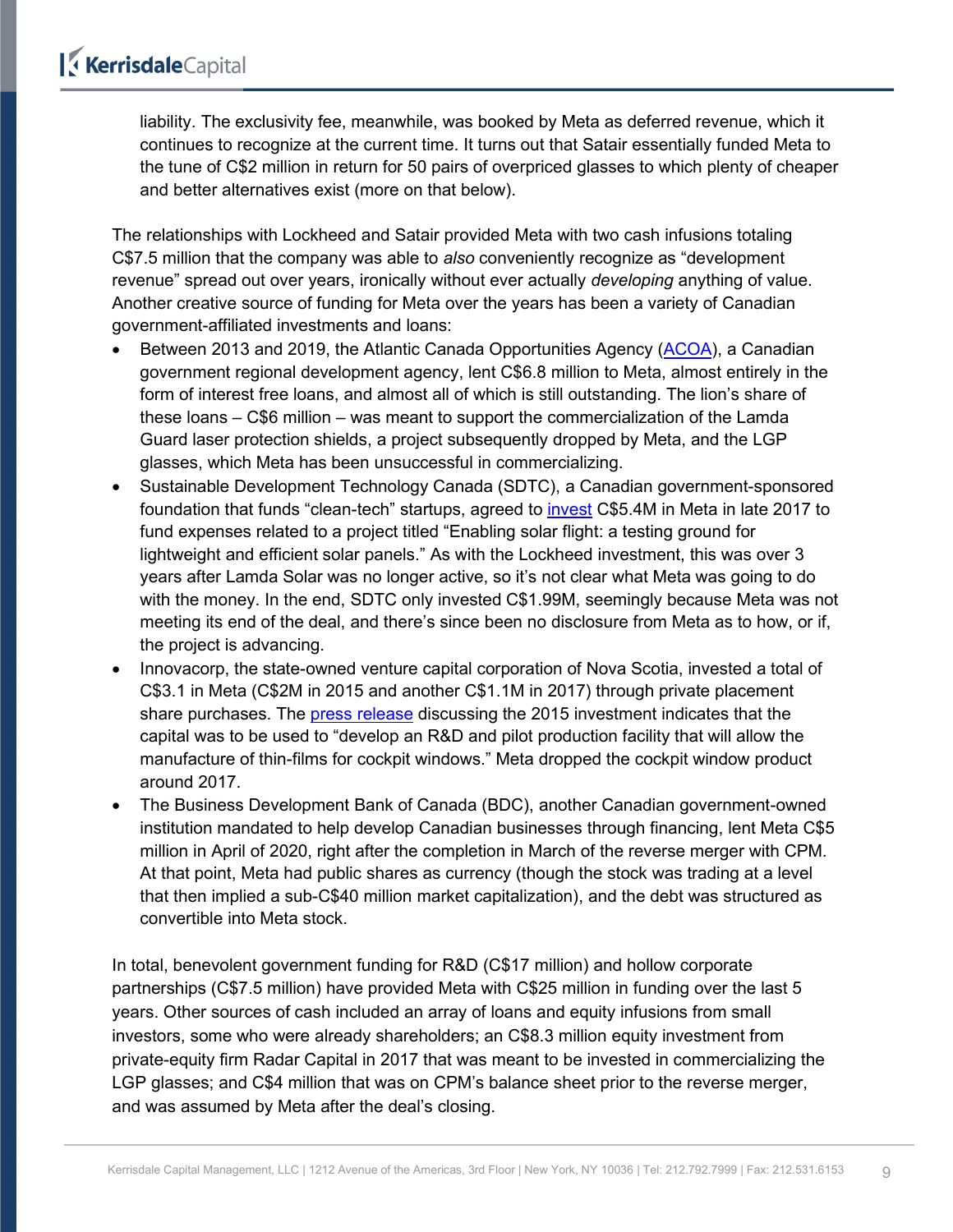Despite successfully raising money for projects that may have not existed, and certainly weren't going anywhere, Meta's financial position has been – until recently – quite precarious. The 2020 reverse merger listing document acknowledges "material uncertainty that may cast significant doubt about the ability of Meta to continue as a going concern." The same acknowledgement is disclosed in all of Meta's financial statements from 2018 through the first quarter of this year, including in all the independent auditor's reports from EY and KPMG (on the annual financials for 2018, 2019, and 2020). Meta was so close to insolvency after agreeing to its (second) reverse merger with Torchlight in September of last year, that the merger agreement stipulated a \$10 million bridge loan from Torchlight prior to the deal's closing, which the latter agreed to raise through an equity offering this past February.

Immediately prior to agreeing to the reverse merger with Meta, Torchlight was a penny stock promotion with a \$20 million market cap set to be delisted from the NASDAQ. Just five months later, Torchlight successfully raised \$26 million in the offering meant to fund the bridge loan to Meta. Then, just four months and multiple deal-closing delays later, Torchlight took advantage of a social-media fueled-melt-up in its stock price to raise about \$130 million through an at-themarket (ATM) shelf it rapidly put in place with Roth Capital. The path from a reverse merger agreement between two micro-cap penny-stock companies to the current billion-dollar valuation of the combined entity is worth recounting.

## <span id="page-9-0"></span>**III. The Path to the Torchlight Merger was Filled with Red Flags: A Questionable CFO Appointment, Blatant Retail Promotion, and Opaque Disclosures**

The initial [announcement](https://irdirect.net/prviewer/release_only/id/4461865) of Meta's reverse merger with Torchlight was greeted by investors with a proverbial shrug. Torchlight's stock, then trading at 30¢/share, declined in the following days to 20¢/share, while Meta's Canadian listing barely budged. That started changing in the last week of November 2020, as Torchlight's ticker – TRCH – began trending on both Twitter and reddit. By the end of December, the stock price had tripled.

In the midst of this run, on December 14, Meta and Torchlight [finalized](https://irdirect.net/prviewer/release_only/id/4564838) their merger agreement. Also on December 14, Meta announced that it had appointed a new CFO, Kenneth Rice. Rice was an interesting choice. Per the [press release](https://metamaterial.com/metamaterial-appoints-kenneth-l-rice-as-cfo-and-evp/) that announced his appointment, Rice had been the CFO of small-cap Alseres Pharmaceuticals from 2005 to 2019. Meta failed to mention that Rice presided over a 99.9% stock price decline at Alseres, from a split-adjusted \$10,000 per share to just \$10. Meta also failed to mention Rice's recent involvement as one of three board members at Hoth Therapeutics, a preclinical biotech company that went public in 2019 at a \$50 million valuation. Rice was the co-owner of Chelexa BioSciences, a company that licensed to Hoth a "drug compound platform" – described by Hoth as its primary asset – in return for a 10% ownership stake. In addition to Hoth's stock price having declined 90% since its IPO just 2 years ago, Hoth has also been embroiled in controversy given multiple undisclosed paid promotions, including at the time of its IPO, as well as its longstanding involvement with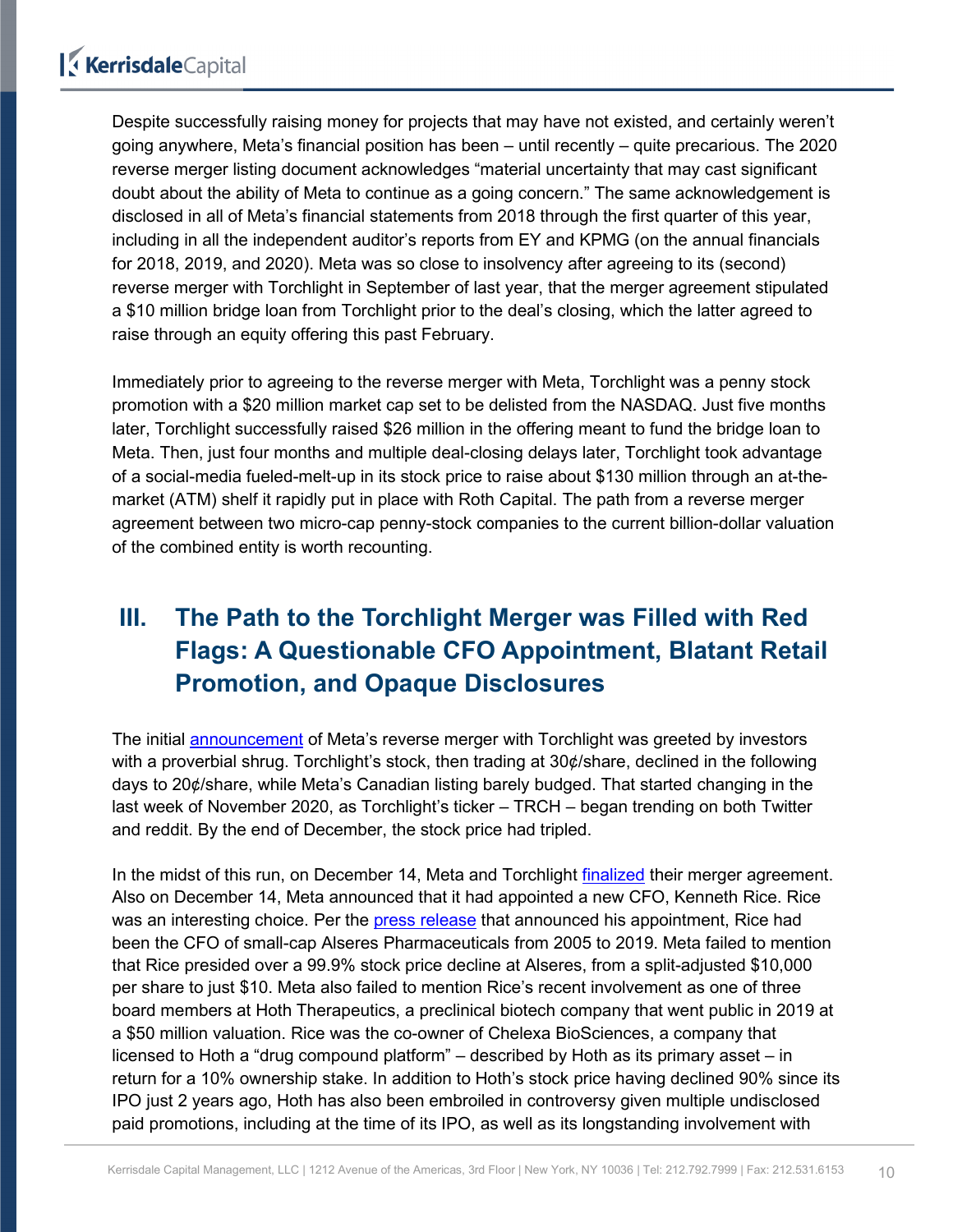Laidlaw & Company, a brokerage firm that has been censured by FINRA several times, including just [recently](https://www.whitesecuritieslaw.com/laidlaw-co-pay-1-5-million-supervisory-failures/) for [market manipulation,](https://www.finra.org/sites/default/files/fda_documents/2016049087201%20Laidlaw%20%26%20Company%20%28UK%29%20Ltd%20CRD%20119037%20John%20Coolong%20CRD%205924271%20AWC%20va.pdf) and which was the underwriter of Hoth's IPO. It's hard to blame Meta for not disclosing its new CFO's somewhat checkered past, but we think it's worth pointing out that this is not Rice's first time participating in a hyped technology story with little actual substance combined with evidence of retail promotion.

As 2021 began, Torchlight's stock price continued to rise along with the associated din on reddit and Twitter, conveniently doubling in price into the company's February 10 equity offering, and then more than doubling again in the following week. Through mid-April, as the merger's consummation kept getting delayed and the associated social media volume subsided, the stock price coincidentally declined by half. The decline was arrested once Torchlight published an April 15<sup>th</sup> update on the proposed merger indicating that the two companies were still on track to complete the deal. Once again, Twitter and reddit buzz about the stock started to rise and the stock proceeded to jump 8.5x from its mid-April low of \$2.54 to an intraday high of \$21.76 by mid-June.

At that point, Torchlight sold about \$133 million in stock through an at-the-market arrangement that it put in place through Roth Capital Partners on June  $16<sup>th</sup>$ . We strongly suspect that the observed pattern is not a coincidence: Meta recruited a CFO whose previous company was involved in paid stock promotions; Torchlight's stock – the currency being used to take Meta public via reverse merger – was promoted systematically by prominent retail-oriented social media accounts; a massive stock price run ensued; and the result was equity issuance on a massive scale: in just two days this past June, Torchlight raised about double the capital that both it and Meta had raised, combined, over the last decade.

Despite being the largest raise in the company's history, Meta's disclosures on the matter remain especially opaque. On June 16, following a week and a half period during which its stock more than doubled, Torchlight filed a [prospectus](https://www.sec.gov/Archives/edgar/data/0001431959/000119983521000383/form-424b5.htm) detailing a \$100 million ATM offering agreement to be executed with Roth Capital as agent. Just 3 trading days later – on June 21 – Torchlight filed a second [prospectus](https://www.sec.gov/Archives/edgar/data/0001431959/000119983521000410/form-424b5.htm) after market-close upsizing the ATM offering to \$250 million and disclosing that it exhausted the 6/16 offering arrangement by selling 5.87 million shares (split-adjusted) for \$100 million. Given the realized price of these sales – \$17.04/share – it's clear that Torchlight sold all \$100 million on that day (6/21), the only day of the year that the stock traded that high. Curiously, though, Torchlight didn't disclose what it sold under the upsized 6/21 authorization until a note in a footnote to an [exhibit](https://www.sec.gov/Archives/edgar/data/0001431959/000119312521248887/d125450dex993.htm) of an [amended 8-K](https://www.sec.gov/ix?doc=/Archives/edgar/data/0001431959/000119312521248887/d125450d8ka.htm) filed on August 17<sup>th</sup>. In the notes to the pro-forma financials disclosed in that filing, Meta reveals that a total of about 8.05 million shares were sold for \$133 million in the ATM raise, implying that Torchlight sold an incremental 2.2 million shares at an average price of \$15.[3](#page-10-0)3 on 6/22. $^{\rm 3}$ Because of the reverse merger structure, Meta's 10-Q for the quarter ending June 30 was filed for Meta's operations rather than for Torchlight, and Meta apparently felt no need or obligation to prominently disclose the details of the massive ATM issuance despite its obvious materiality.

<span id="page-10-0"></span><sup>&</sup>lt;sup>3</sup> It's clear that Torchlight sold the rest of the shares on that one day  $-6/22$  – because the stock never traded above \$11.88 from 6/23 onward.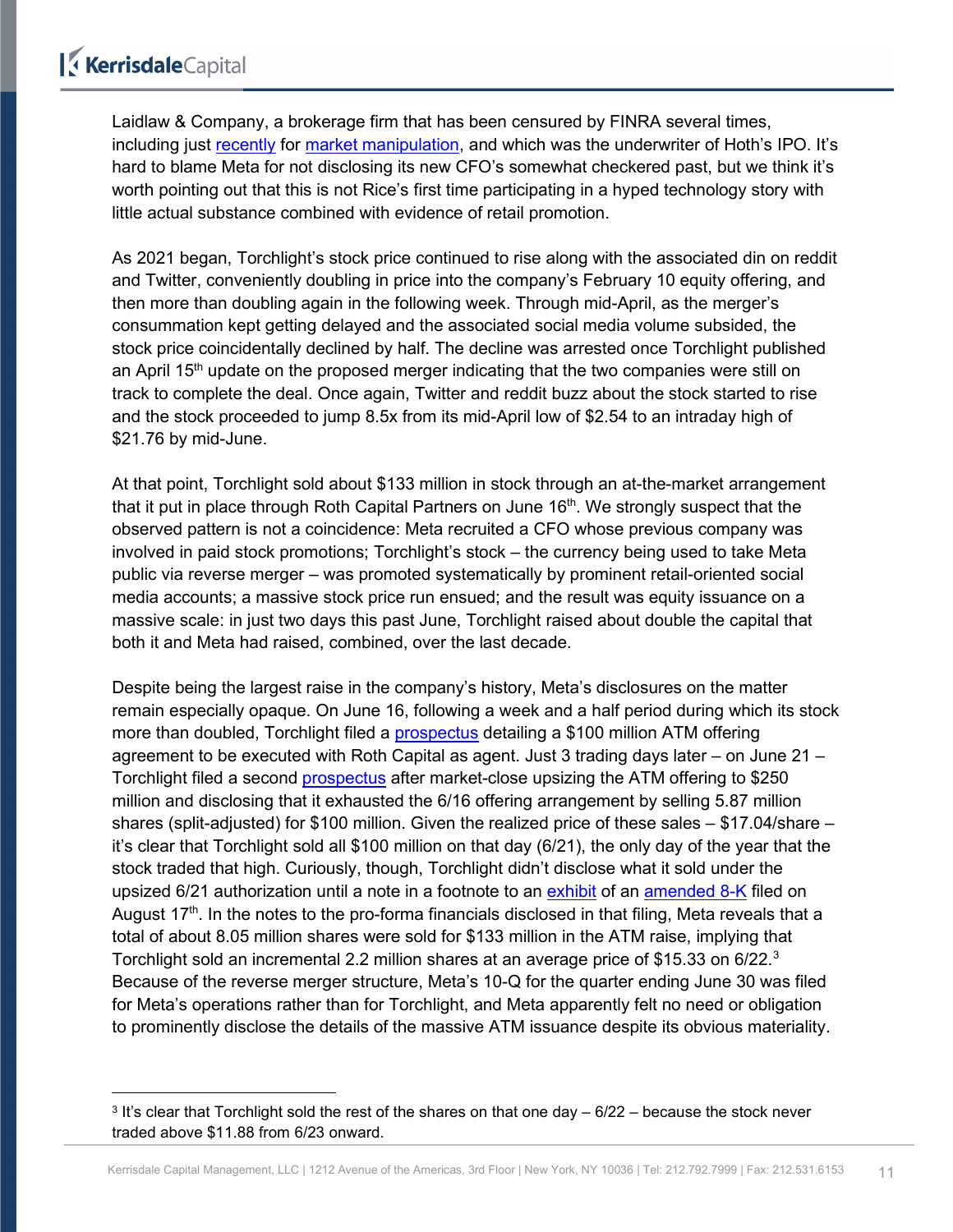In short, the 6 months leading up to the completion of Meta's reverse merger with Torchlight were replete with red flags: Meta appointed a CFO that was previously a key player in a highly promoted biotech sham. Then, social media retail promotion *twice* led to Torchlight's stock exponentially rising, both times into the teeth of significant capital raises. The details of the massive \$133 million second capital raise – when they are disclosed at all – are buried in the minutiae of multiple securities filings that show that Meta/Torchlight took a single day to dump as much stock as it was legally allowed to into a retail speculative frenzy and, on that same day, went back to the trough to file for even more. Then, through the sleight of hand inherent in a reverse merger, Meta left the details of the raise somewhat obscure, burying the fact that the rest of the shares were sold just one day after the first batch, and that in total, the company sold more than 8 million shares at an average price of \$16.57 and an implied valuation of *over \$5 billion*. Of course, the shares never again traded anywhere close to that price, and it's laughable to expect that they ever will. Given that salacious fact pattern, it's not surprising that Meta disclosed on November  $15<sup>th</sup> - in$  its most [recent 10-Q,](https://www.sec.gov/ix?doc=/Archives/edgar/data/1431959/000095017021004631/mmat-20210930.htm) buried in a footnote, of course – that it received an SEC Division of Enforcement subpoena in *September* regarding "among other things, the merger involving Torchlight Energy Resources, Inc."

## <span id="page-11-0"></span>**IV. Meta's Current "Operations" are a Collection of Hopeless, Fake, and Obsolete Science Experiments**

Meta's press releases and recent filings are meant to give (mostly retail) investors the impression of an advanced materials company with proprietary "nano" technology that can be applied to making progress in fields like medtech, automotive, 5G telecom, and "augmented reality." If those sound like industries that coincidentally are expected to have the most exciting growth opportunities right now, and have therefore garnered the most generous valuations, that's not a coincidence. As Meta's experience with Lamda Solar and Lamda Lux have shown, the company has a track record of making misleading announcements and proclamations around its capabilities in trendy industries, such as solar and LED lighting ten years ago, only to quietly fail and move on to promoting the next breakthrough. But as with Solar and Lux, we expect Meta's current businesses – to the extent they really exist – to wallow in irrelevance.

#### <span id="page-11-1"></span>*Meta's holography business has been an abject failure and we expect more of the same*

As described briefly above, Meta's holography segment is the old Lamda Guard, which began with the idea of developing and producing a transparent thin film that would be placed over aircraft windshields to protect pilots from [laser strikes,](https://www.faa.gov/about/initiatives/lasers/laws/) which can dangerously [incapacitate](https://www.faa.gov/about/initiatives/lasers/hazards/) pilots temporarily. Archives of Meta's website show that in [September 2013,](https://web.archive.org/web/20130926205044/http:/lamdaguard.com/products.php) the company claimed that it had already "developed an optically transparent thin film filter that selectively blocks narrow light frequencies… and can be adhesively applied on existing surfaces such as cockpit windows or windshields." In June 2014, Meta **announced** that it had signed an agreement with Airbus to test its design, but there seems to have been no progress on the technology until February 2017, at which point Meta signed another [agreement](https://metamaterial.com/metamaterial-technologies-inc-partners-with-airbus-to-co-develop-and-commercialize-metaair-a-laser-protection-solution/) with Airbus, this time to "validate,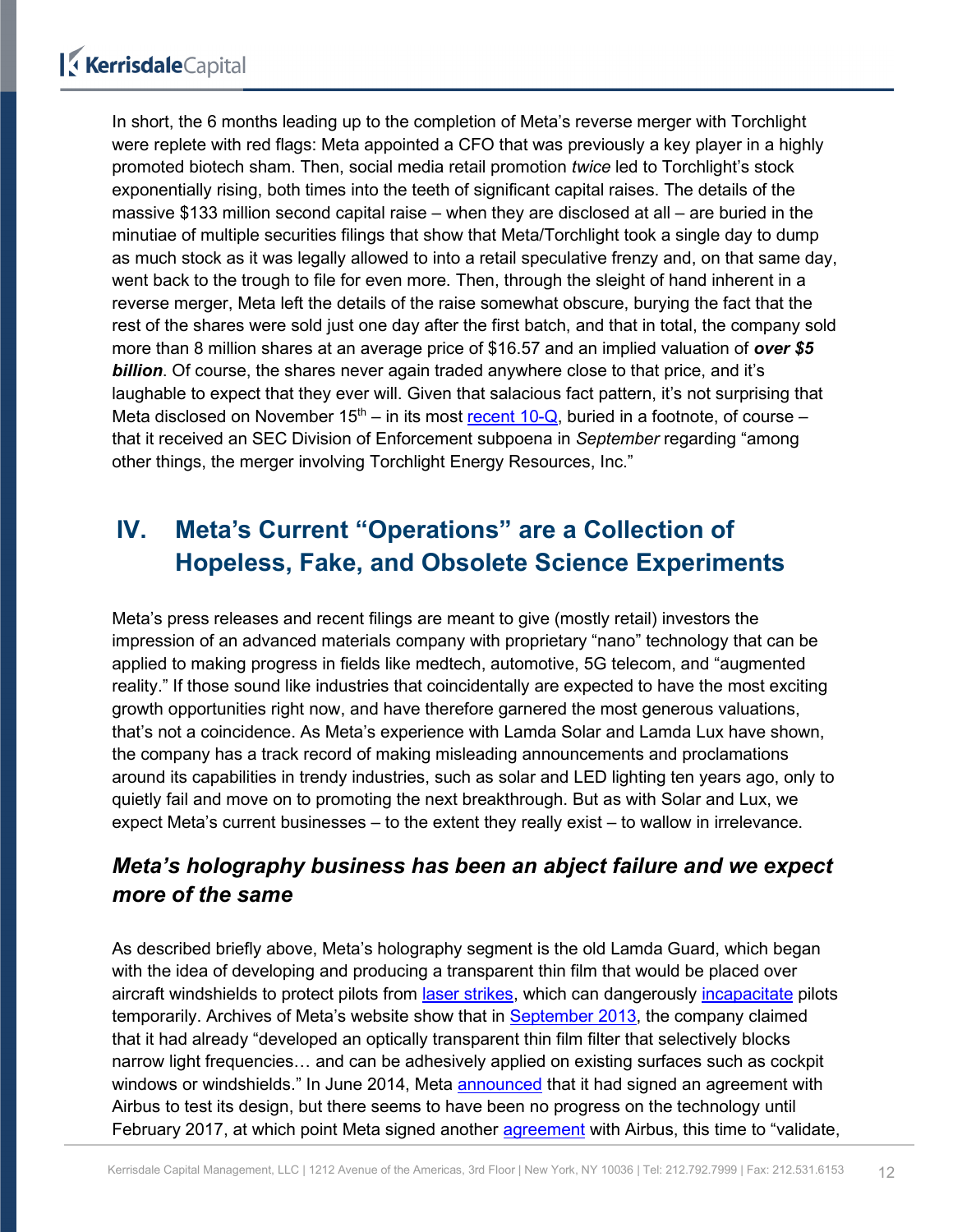certify, and commercialize" the laser-protection technology. Always opportunistic on the capitalraising front, two months later Meta parlayed that agreement with Airbus to [raise](https://metamaterial.com/radar-capital-leads-series-a-round-for-metamaterial-technologies-inc/) \$8.3 million in equity from a group led by Radar Capital to "support commercialization of the windscreen film and to add needed staff."

In June 2017, Meta [announced](https://metamaterial.com/satair-group-and-metamaterial-technologies-inc-sign-memorandum-of-understanding-to-bring-innovative-laser-strike-protection-to-civil-aviation-market/) that it had signed a memorandum of understanding with Satair, Airbus's parts and equipment distribution subsidiary, that would lead to Satair being the exclusive distributor of the windscreen film technology that Meta had branded as metaAIR. The announcement declared that certification of the metaAIR technology from the major global aviation regulators (FAA, EASA, and TCCA) was expected in early 2018, at which point Satair would presumably begin selling the film – which could be applied to any airplane windshield internally – to major aircraft manufacturers and airlines, including its own parent company, Airbus. Incredibly, while Meta's website continued to promote the application of the metaAIR technology to airplane windshields right up until the website's redesign in the wake of the CPM merger, the June 2017 announcement was the last time that the metaAIR windscreen would ever be mentioned as a potential product. By October 2018, when Meta signed another agreement with Satair, discussion of the windscreen product had essentially disappeared.

The October 2018 [agreement,](https://metamaterial.com/satair-and-metamaterial-technologies-inc-sign-distribution-deal-to-bring-innovative-laser-strike-protection-to-global-aviation-and-defence-markets/) which designated Satair as the exclusive distributor of metaAIR products, no longer referred to aircraft windshields but instead to laser glare protection (LGP) eyewear. In February 2019, Satair's customer solutions director [announced](https://www.laserpointersafety.com/news/news/other-news_files/036332027d0b735b598396d36d825e6a-603.php#on) that the initial metaAIR product applications for the consumer market would appear in the first quarter of that year and, indeed, the Satair [brochure library](http://ipaper.ipapercms.dk/Satair/SatairBrochures/#satair%20|%20airbus%20parts%20and%20services) does [feature](https://ipaper.ipapercms.dk/Satair/SatairBrochures/Satair/products-and-services/mti-commercial-metaair-laser-protection-eyewear/?GoToAndHighlightFirstSearchResult=metaair) Meta's metaAIR LGP glasses. The problem is that the glasses have been a complete commercial failure. While Satair paid Meta \$1 million (C\$1.3 million) in the 2018 agreement to become the exclusive distributor of the glasses through 2026, and even put in a C\$2 million purchase order before that distribution agreement was even signed, Meta's financial filings indicate that it has never been able to actually produce the glasses at even modest scale. A total of 50 units were sold to Satair in 2019, while another 2 were sold to an undisclosed national air force. We estimate that Meta also sold about 30 units through its website in the first quarter of this year (maybe it was the fact that they put the glasses [on sale](https://shop.metamaterial.com/product-category/metaair/metaair-aviation/) for \$1000, a large price cut from the normal \$1800 MSRP). That's it.

We count *at least* C\$18.5 million in funding that Meta has raised in debt, equity, and deferred revenue since 2014 for the express purpose of developing and commercializing LGP technology, and the result has been fewer than 100 pairs of glasses sold for about \$62 *thousand* in total revenues. In that context, it's worth asking: what exactly did Meta do with that money if it never successfully produced LGP glasses at scale? The CPM merger listing document from March of 2020 states that Meta

completed the construction of its metaAIR eyewear production facility in Q1 2019 and started providing its eyewear to several airlines for in-market flight tests through its distributor, Satair. The Company has not received significant orders from any airlines yet, however, it is further increasing its reach to airlines through Airbus and Satair. Satair prepared a series of marketing blogs to promote MTI's laser glare protection eyewear solution to increase market awareness in the existing laser glare protection market.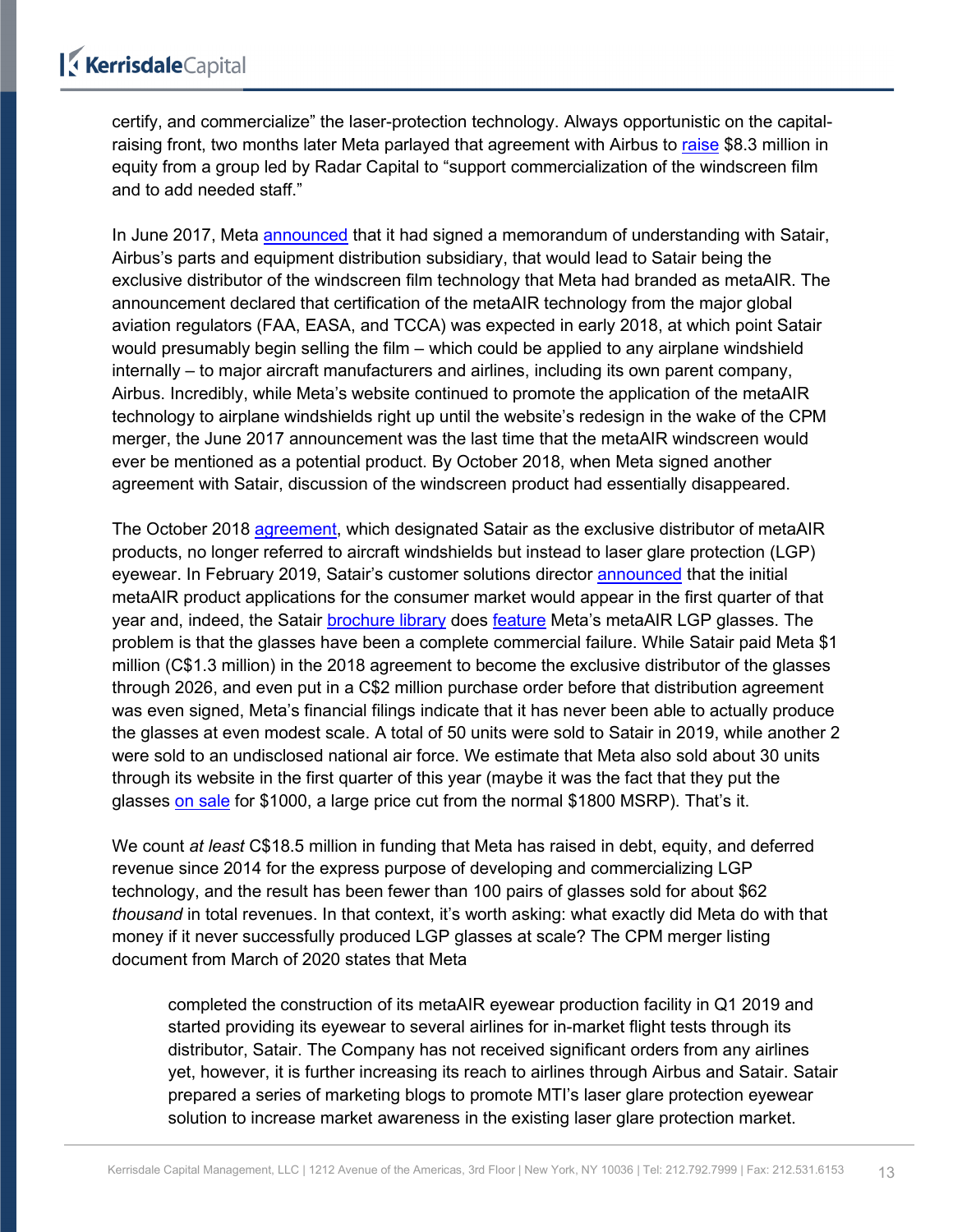We can't find any record of Satair's blog posts marketing metaAIR glasses, and it's difficult to explain why, if Meta really had completed the construction of a production facility, they didn't fill Satair's C\$2 million purchase order *of which Satair had already provided a cash down payment of C\$500 thousand!* If the tens of millions of dollars that were raised explicitly for the development and commercialization of this technology over the last seven years were really invested for that purpose, Meta's inability to manufacture the metaAIR glasses at any level of scale reflects the magnitude of its operational ineptitude. It also suggests that, consistent with its longstanding practice, Meta may have greatly exaggerated its accomplishment of completing a production facility.

It's notable that the metaAIR product is not even very good. The underlying holographic technology, which involves using lasers to alter the optical properties of transparent lightsensitive polymers that comprise a thin film, is difficult and expensive to implement. It's also complete overkill for a niche product with a lot of competition from cheaper and lower-tech alternatives that happen to do a much better job at protecting pilots' eyes from potential laser strikes. Dye-based lenses, such as those manufactured by [Gentex](https://shop.gentexcorp.com/content/Dazzle_Laser_Defense_Eyewear_Gentex_Data%20Sheet.pdf) and [Revision,](https://www.revisionmilitary.com/en/eyewear/laser/stingerhawk-lazrbloc-ft-2-gf-8-essential-kit) offer better durability, protection from multiple angles, and protection from a range of dangerous wavelengths, all for 15% of the price for which the metaAIR frames sell. Non-holographic thinfilm options, such as those from *Iridian* and [PerriQuest](https://www.perriquest.com/laser-defense-eyewear/laser-eye-protection-for-sale/) effectively offer the same protection as metaAIR lenses, also for 10-15% of the price. The metaAIR glasses are expensive, lack peripheral vision protection, are extremely vulnerable to scratching, and were only developed to protect from green-wavelength lasers (whereas the competitors mentioned here also offer protection from blue and red wavelengths). Even if Meta could figure out how to make them, they probably wouldn't sell anyway.

Meta's latest absurd claim is that it will use its holographic "expertise" to improve augmented reality (AR) eyewear. But holography for AR is a commoditized and widely available technology, already incorporated in AR devices by large (and competent) technology companies like [Cisco](https://projectworkplace.cisco.com/capabilities/hologram) and [Microsoft,](https://www.microsoft.com/en-us/hololens) while **Facebook** is already knee-deep into developing the next generation of holographic AR. It's laughable to expect that Meta Materials will be able to develop any AR technology of value when it can't even master basic holography to compete with niche sunglasses manufacturers.

#### <span id="page-13-0"></span>*Meta's med-tech segment is a sham*

Meta's "Wireless Sensing" business is the old MediWise, a small UK medical technology company **acquired** by Meta in July 2018 for C\$4 million. Digging into the MediWise story revealed a familiar pattern of smoke and mirrors that Meta exhibited in its other segments, though with the added bonus of a questionable set of related party transactions.

MediWise was founded in 2010 by Meta's CEO, George Palikaras. Beginning in [July 2012,](https://web.archive.org/web/20120720001010/http:/mediwise.co.uk/company.html) MediWise claimed that its "current focus is on early-stage breast and prostate tumour detection using microwave imaging and real-time in-vivo-dosimetry (IVD) monitoring through implantable wireless sensors." The details of this R&D program were not described, but it must have been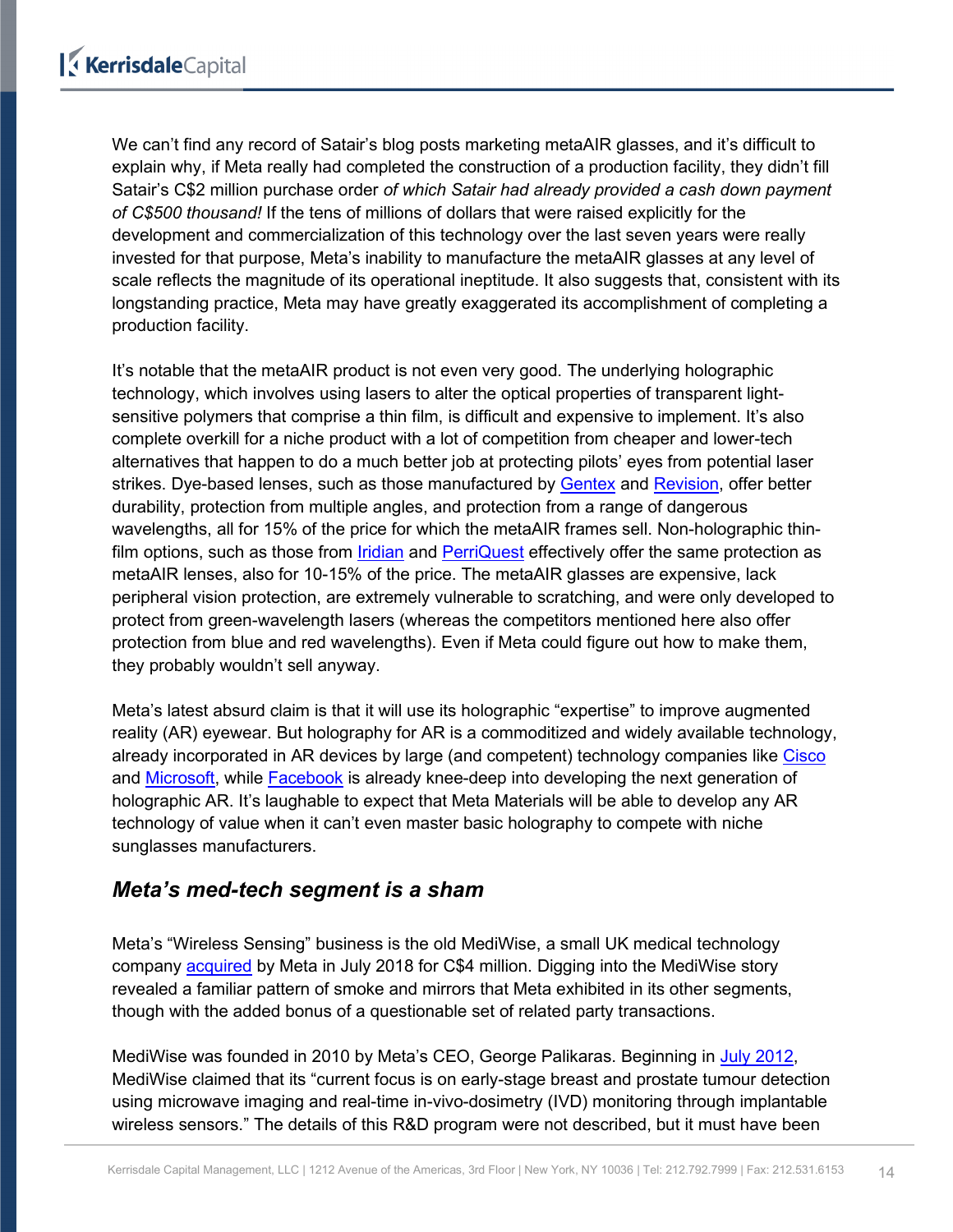an extremely efficient effort: the UK Companies House [filing history,](https://find-and-update.company-information.service.gov.uk/company/07469550/filing-history) which keeps public records of all registered limited companies in the country, shows that in 2012 MediWise generated no revenues, an operating loss of ~£80 thousand and tangible assets at cost of £7 thousand. To be focused on imaging-based tumor detection *and* implantable wireless sensors on that kind of budget is obviously impossible unless those goals are *really* aspirational.

A year later, in [August 2013,](https://web.archive.org/web/20130804040105/http:/www.mediwise.co.uk/company.html) MediWise's website indicates that its focus had changed. At that point, MediWise claimed, metamaterials technology "has allowed MediWise to develop three wireless products for the medical diagnostics market: the first accurate, non-invasive on-ear glucose sensor and mobile platform for continuous diabetes management; the first radio-wave imaging scanner for early-stage screening of breast cancer aimed at younger women; and the first real-time wearable radiation sensor for cancer patients undergoing radiotherapy treatments." All this on an even thinner budget, and with no incremental capital expenditures, compared to 2012!

In mid-2014, MediWise unveiled [glucoWISE](https://web.archive.org/web/20140627174450/http:/mediwise.co.uk/products.html) in the "Products" section of its website. A depiction of the glucoWISE "non-invasive, wireless, glucose-sensing platform" and the attendant description can be seen below. glucoWISE would be the holy grail of diabetes management, allowing patients to check their blood sugar by simply placing the monitor in between their thumb and index finger and getting a digital readout of their glucose levels. No lancing device or finger-pricks would be necessary. MediWise even claimed the device was "*more accurate than the average blood glucose monitor."*

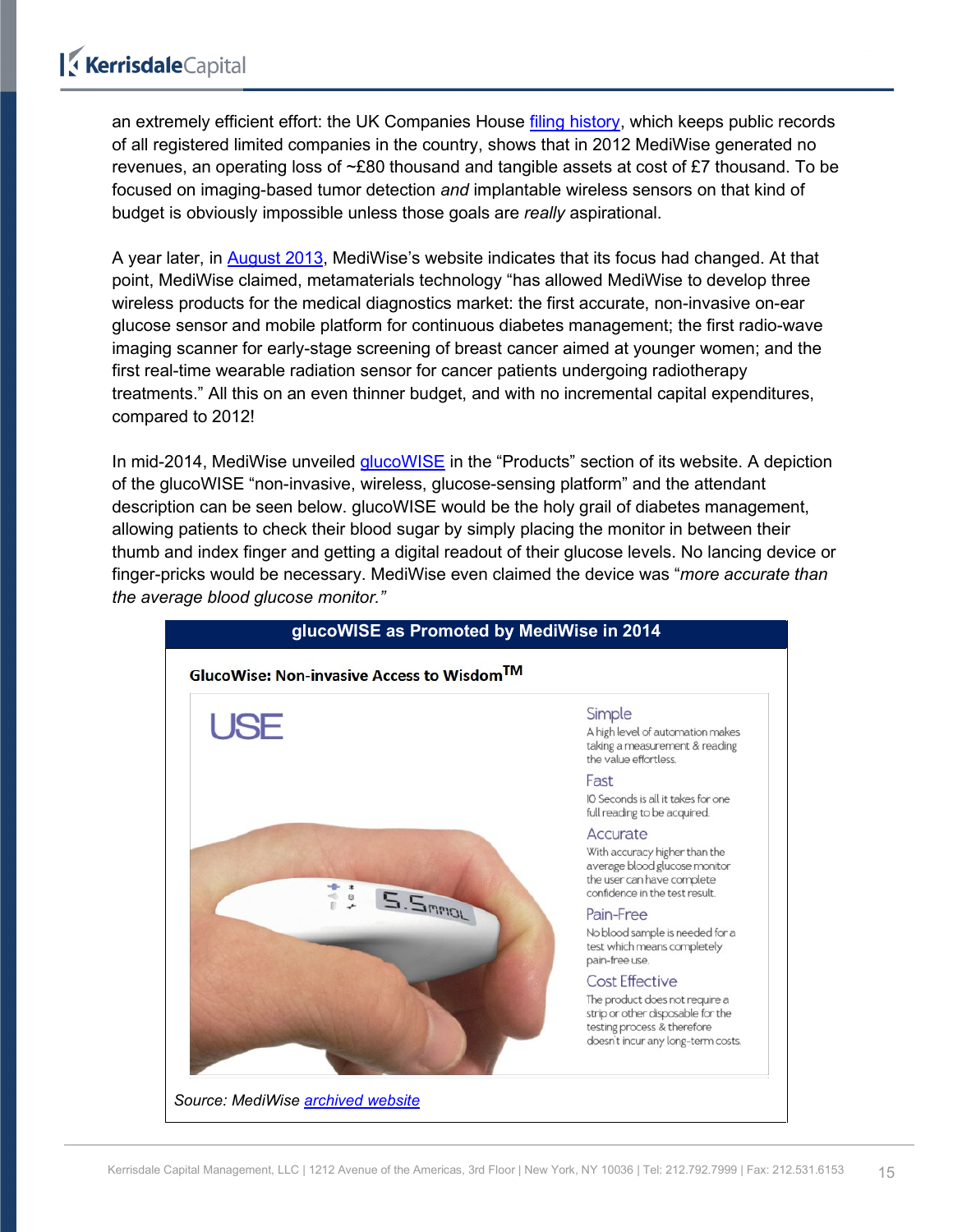*But glucoWISE didn't exist*. In fact, though glucoWISE remains the centerpiece of Meta's ["Wireless Sensing"](https://metamaterial.com/technologies/wireless-sensing/) technology, it still doesn't exist. And it never will. John L. Smith, an accomplished research scientist and medtech executive has, for the last 15 years, updated his [synopsis](https://www.nivglucose.com/The%20Pursuit%20of%20Noninvasive%20Glucose%207th%20Edition.pdf) of the quest to invent a non-invasive glucose monitor. Smith documents close to a dozen different proposed modalities and dozens of different companies' attempts. While Smith is agnostic as to whether such a feat is possible, his research makes it clear that it's never been done and, as of the present time, there's no sign that anyone is even close to the achievement. glucoWISE is actually just a bit player in the long history of exaggerated claims of having developed a non-invasive glucose monitor. Smith recounts how MediWise originally said they expected to begin taking "pre-orders" for glucoWISE in late 2016, but of course nothing ever came of that. Smith shows how this is a common pattern in the field, as these sorts of announcements by small companies have "perennially…been premature and meant to generate hype."

The "clinical literature" around glucoWISE, meanwhile, is comical. One [study](https://link.springer.com/article/10.1007/s10762-018-0502-6) from 2018 that was sponsored by MediWise described how pigs were injected with enough glucose to bring their blood sugar levels to more than 10x the normal levels found in humans, and 2-3x levels that could quickly kill someone. Using the radio-frequency detection method that would hypothetically underlie a glucoWISE prototype, the researchers found that the resulting measurements *correlated* to the measurements being taken by actual blood glucose monitors, but no numerical results were published. The "glucoWISE" method also detected phantom spikes in blood sugar that were never present in the actual blood samples. So the method could only vaguely detect the direction of change in blood glucose, and only when the changes were large enough to kill someone, and on top of that, it would detect phantom changes that weren't even happening.

This past July, Meta [announced](https://metamaterial.com/meta-completes-uk-funded-project-towards-developing-non-invasive-glucose-sensing-system/) that it "completed a UK-funded project towards developing noninvasive glucose sensing system." In the first paragraph of the press release, Meta proclaimed that it completed a project to "develop a non-invasive glucose sensing prototype, which combined radio wave and optical sensors to improve accuracy in predicting glucose level changes." Only later on does it become a bit clearer that the "improved accuracy" is not compared to traditional glucose monitoring but to glucose monitoring using just one of the two sensor methodologies used in the project.

The press release also depicts computer-generated pictures of the monitoring system – which doesn't actually exist – for promotional purposes (see below). Most laughably, the underlying scientific [study](https://www.mdpi.com/1424-8220/21/9/3275/htm) to which the press release links indicates that the project basically just tested whether some lab-rigged sensors can detect *changes in the concentrations of glucose in solutions composed of only glucose and water, and using concentrations that ranged 2-50x normal blood-glucose levels*. And even then, the sensors weren't very accurate. The audacity of using measurements of glucose in *water* to suggest progress in measuring *blood glucose through the skin barrier* is hard to comprehend. The proclamations are so misleading that they should deem suspect almost any "scientific" claim that Meta makes.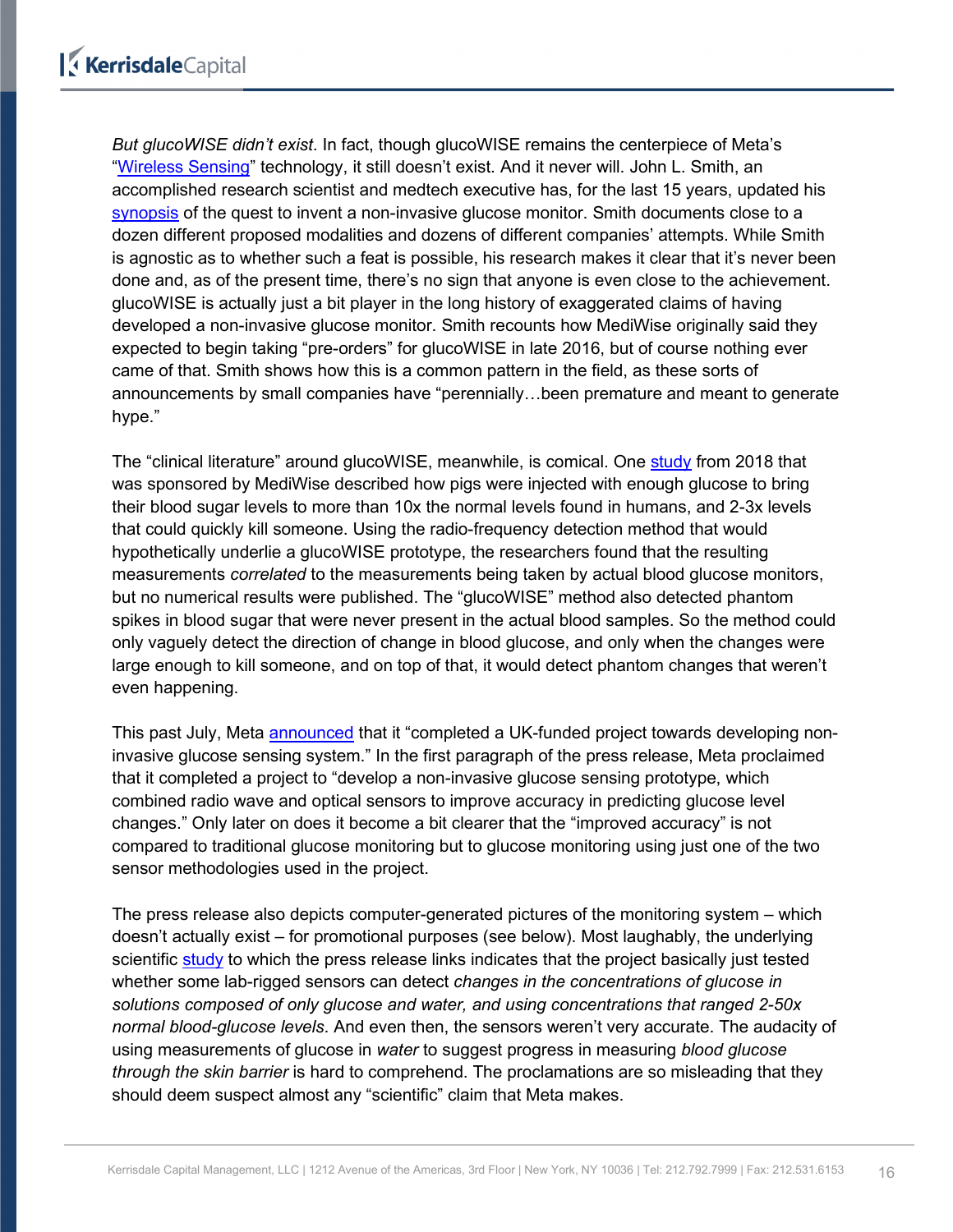

The top figure shows Meta's computer-generated depiction of its glucoWISE Hub concept, while the referenced lab experiment in the bottom picture shows a bunch of lab-rigged sensors applied to a glucose-in-water sample that is completely transparent.

*Source: MediWise [Press Release,](https://metamaterial.com/meta-completes-uk-funded-project-towards-developing-non-invasive-glucose-sensing-system/) Cano-Garcia, H et al* [Enhancing the Accuracy of Non-Invasive](https://www.mdpi.com/1424-8220/21/9/3275/htm)  [Glucose Sensing in Aqueous Solutions Using Combined](https://www.mdpi.com/1424-8220/21/9/3275/htm) Millimeter Wave and Near Infrared **[Transmission](https://www.mdpi.com/1424-8220/21/9/3275/htm)** 

Besides glucoWISE, Meta claims to be developing an "MRI amplifier" that will allow MRI operators to "acquire the same or better image quality in much less time" than existing technology, as well as "radio wave imaging devices" for rapid detection of strokes. There are no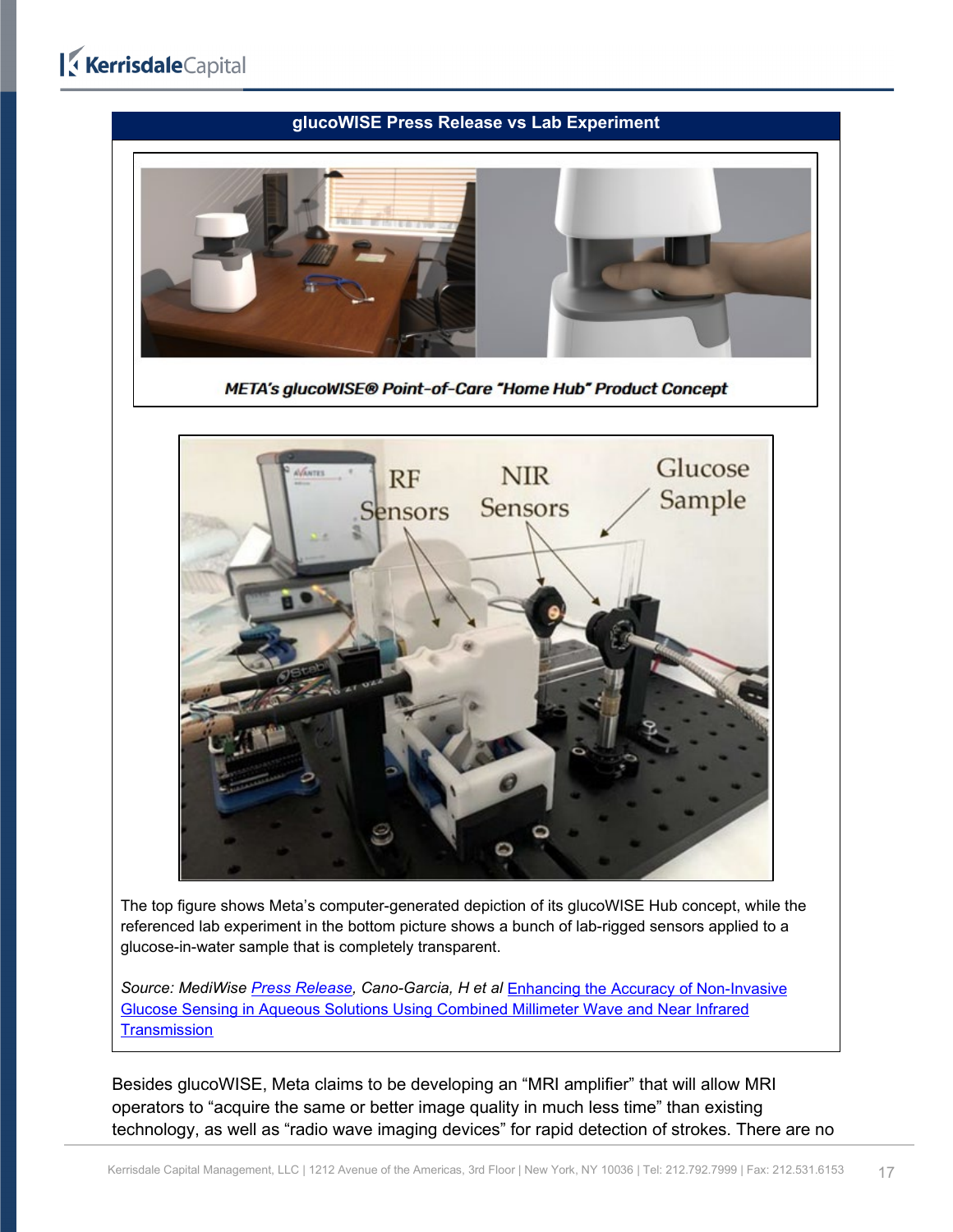timelines, further descriptions, clinical papers, or even bare bones mechanisms disclosed either on Meta's website or in its filings related to these endeavors. In the CPM merger listing document, Meta claims that its MRI technology has been demonstrated through a "number of animal and pre-clinical human studies" but provides no references, and the only [paper](https://pubmed.ncbi.nlm.nih.gov/32572087/) we could find was one that studied "radio-frequency-activated" automatic on/off switches for MRI machines. Once again, Meta's promotional material is vastly at odds with any existing reality. Meanwhile, the cancer screening "technology" that Meta alluded to as late as the 2020 listing statement has mysteriously disappeared.

Finally, as if to confirm our doubts over the legitimacy of any of Meta's medical technology, the company announced in its [third quarter letter](https://assets.website-files.com/603fd35021a8272338f06fac/619401b5f2b8863640cee754_META%20Shareholder%20Letter%20Q32021.pdf) to investors that its wireless sensing segment was "developing a bio-photonic sensor with sensitivity and performance enhanced by nanomaterial to meet rising demand for point-of-care/point-of-use testing for COVID-19 and 50 other molecules." Not only that, but the product is also "portable and smartphone-attached." Even the armchair virologists on social media know that the idea of using optical sensors to test for a virus is obviously a scam.

Fake medical devices and hyperbolic technology claims aren't the only red flags at Meta's wireless sensing business. The 2018 acquisition of MediWise deserves a bit more scrutiny. The private financial statements filed with Companies House show that as of year-end 2016, MediWise had 3 employees, no revenues, and negligible tangible assets (£8 thousand). In 2017, that changed a bit with Meta – controlled by Palikaras – lending C\$700 thousand to MediWise, which was also controlled by Palikaras. Meta started 2017 with C\$2.9 million in cash on its balance sheet, but was set to burn through C\$8 million over the course of the year. Recall that in mid-2017, Meta raised C\$8.3 million in equity to fund the commercialization of metaAIR. It sure seems that the raise also helped fund the loan to MediWise. It's not clear what MediWise did with the money, but its 2017 year-end balance sheet shows just £21 thousand in cash and no incremental increase in fixed assets, which means it *spent* essentially all the money it borrowed from Meta. Against this backdrop, Meta agreed to acquire MediWise for C\$4 million in mid-2018 *in addition to cancelling the C\$700 thousand inter-company loan*. Considering that MediWise had no assets, no revenues, and no useful intellectual property at that point, the acquisition seems to have been an underhanded transfer of cash from Meta's new shareholders (the group led by Radar Capital) to Meta's old shareholders through the acquisition of MediWise, which was owned primarily by Palikaras and his wife.

While "wireless sensing" may not seem like one of the more prominent parts of Meta Materials, we think that Palikaras' track record here is reflective of the same general approach we described with holography: the products being promoted either don't exist or are grossly overstated, the underlying scientific effort is a sham, and all of it is enmeshed in a complicated series of financial transactions that seem more related to enriching management than developing any profitable business.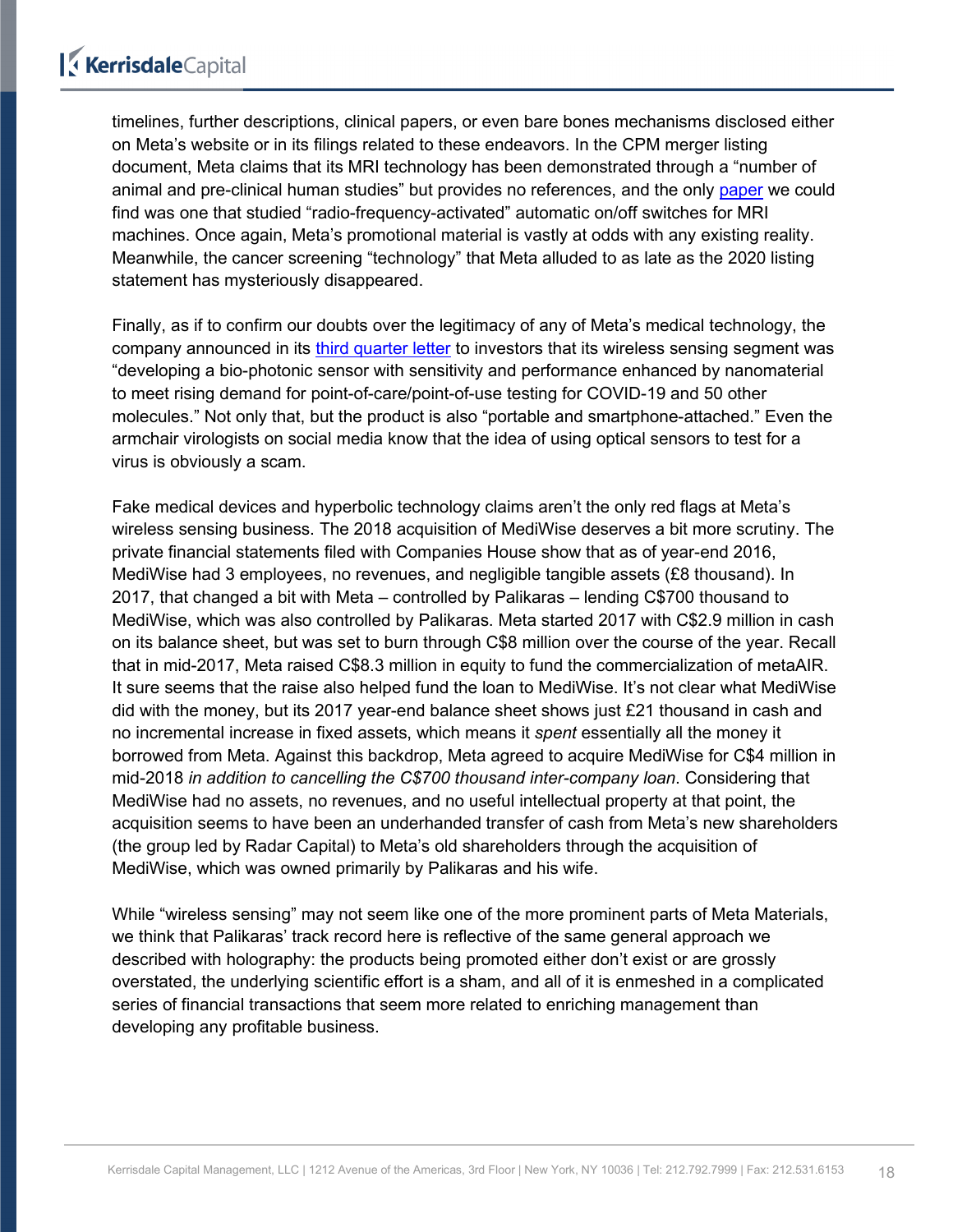#### <span id="page-18-0"></span>*NanoWeb hasn't progressed since 2014, Meta seems to have no intention of commercializing it having ceased licensing a key patent, and it's obsolete anyway*

Meta's lithography segment is primarily composed of NanoWeb, a conductive TTF technology that it obtained when it acquired Rolith Incorporated in 2016. Rolith was founded in 2008 by a group of scientists working on ITO alternatives for conductive thin films. ITO – or indium tin oxide – is the most common material microscopically deposited onto transparent substrates, like glass, to give them the conductive properties necessary for applications such as touch screens and interactive displays. Almost every phone, and the overwhelming majority of touch-screen laptops or wearables, have a thin invisible layer of ITO that transmits electric current across the surface of the device. But while ITO has excellent optoelectronic properties – it allows for both high conductivity *and* transparency – it's imperfect. It's extremely brittle so it doesn't work as well on stretchy or flexible surfaces, and it doesn't adhere well to thin and flexible polymer substrates.

Broadly, there have been three different alternatives developed over the past 15 years to potentially overcome the weaknesses of ITO: carbon nanotubes (CNTs), silver nanowires (AgNW), and metal mesh (MM). Each of these methods microscopically deposits different materials (graphene, silver, and usually aluminum, respectively) onto thin transparent substrates in distinct configurations using a variety of deposition methods. Rolith was one of the many pioneers of the metal mesh modality, innovating both on the nano-scale deposition methodology and patterning (i.e., the lithography) of the metal onto the polymer substrate. What set Rolith apart from the other budding startups in the space was that its methods resulted in a thin film that was both highly conductive and highly transparent, to a degree that none of the CNT or AgNW startups were able to achieve *at that time* (2014). [4](#page-18-1)

Based on discussions with several of the founding scientists at Rolith, it seems that the company was running out of cash in 2015 and was unsuccessful in finding any venture capital investment. As a result, the company sold itself to Meta in mid-2016 for \$2.5 million. The founders were looking for an acquirer that would help them scale their prototype into mass production, with potential applications like efficient windshield de-fogging, **EMI shielding**, and even advanced touchscreens. Today, conductive TTF solutions would also be applicable to 5G antennas placed on neighborhood or municipal structures that would be transparent and therefore less disruptive.

What the scientists at Rolith didn't realize was that Meta wasn't exactly the right partner to commercialize *anything*. In the 5 years since Meta has acquired Rolith, the competition in the field of conductive TTFs has exploded while, unsurprisingly, Rolith's NanoWeb lithography hasn't advanced at all. The [graphics, descriptions,](https://metamaterial.com/technologies/lithography/) and specs that Meta uses in its NanoWeb

<span id="page-18-1"></span><sup>4</sup> We take Rolith's claims at face value. It's worth noting that Rolith never officially published the results it displayed on its [website,](https://web.archive.org/web/20150919213333/http:/www.rolith.com/applications/transparent-conductive-electrodes) and it never produced a spec sheet for an actual commercial product. Rather, it was only a prototype that it claimed to have developed.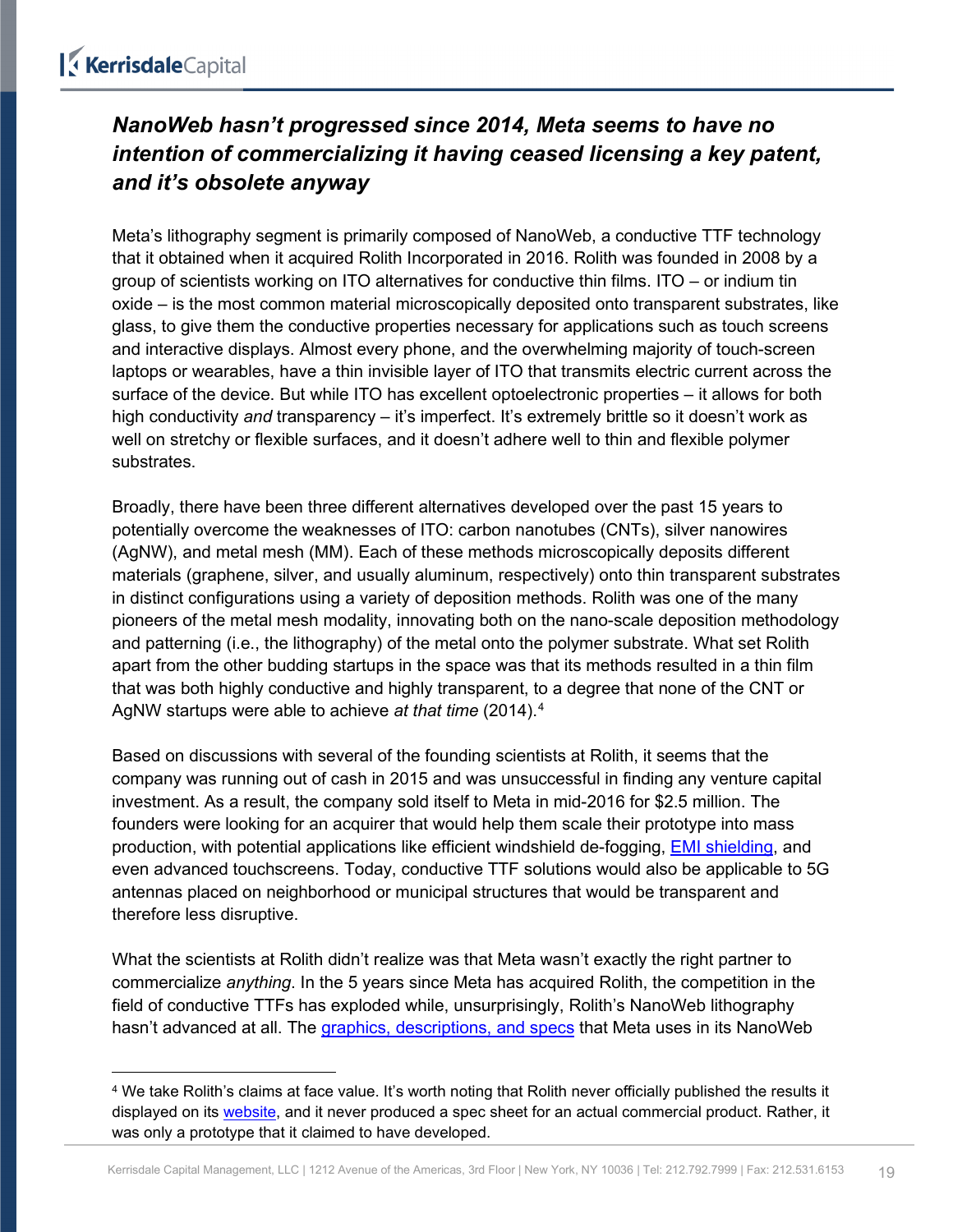[white paper](https://f.hubspotusercontent30.net/hubfs/1871983/NanoWeb%20White%20Paper%20rev%202%20-%20May%202021.pdf) and marketing materials are *all* literally taken from one paper published by Rolith's founding scientists in *[2014,](https://www.spiedigitallibrary.org/conference-proceedings-of-spie/8974/89740V/Antireflective-surface-patterned-by-rolling-mask-lithography/10.1117/12.2037415.short)* as well as the Rolith website in *[2015](https://web.archive.org/web/20150919213333/http:/www.rolith.com/applications/transparent-conductive-electrodes)*. It's telling that the white paper's "development history" timeline (on page 4) ends in 2014, almost as if it were possible to take a 2014-era technology and commercialize it 7-8 years later in a field bursting with intense competition. The website's description of NanoWeb [applications](https://metamaterial.com/products/nanoweb/) comes directly from the [2016](https://cdn2.hubspot.net/hubfs/1871983/Offers/20116-09-07_NanoWeb_Website_CTA_.pdf?__hstc=&__hssc=&hsCtaTracking=bfcf78cf-e029-44a1-a667-2a4cfbef9f68%7C030486fb-c5d7-4e79-8cce-77349c368f8e)  [white paper](https://cdn2.hubspot.net/hubfs/1871983/Offers/20116-09-07_NanoWeb_Website_CTA_.pdf?__hstc=&__hssc=&hsCtaTracking=bfcf78cf-e029-44a1-a667-2a4cfbef9f68%7C030486fb-c5d7-4e79-8cce-77349c368f8e) published on Meta's website, including the same stock photography, again as if nothing in the rest of the industry has changed in more than 5 years. Almost comically, Meta's NanoWeb product [website](https://metamaterial.com/products/nanoweb/) displays an IDTechEx award won by NanoWeb that, upon inspection, appears to be from 2013!

In the time since NanoWeb's development was essentially frozen, multiple conductive TTF technologies have been commercialized:

- TPK Holding, a Taiwanese manufacturer of conductive glass-related products, [acquired](https://www.displaydaily.com/article/display-daily/does-c3nano-have-the-technology-that-will-kill-ito) AgNW-startup Cambrios in late 2017 and has since advanced silver nanowire technology to the point that it is [rumored](https://www.realmicentral.com/2021/05/03/apple-will-launch-an-8-inch-foldable-iphone-in-2023/) to be supplying Apple with the conductive display for the latter's entry into the foldable phone arena.
- Since Cambrios liquidated itself, and its IP, to TPK, its personnel have restarted operations and have commercialized their own [conductive polymer-based TTF](https://www.cambrios.com/solution-detail/tcf/) to the point that it actually has a [real data sheet](https://www.cambrios.com/download/0/download-cambrios-tds/) with specs that it guarantees customers.
- [C3Nano](https://c3nano.com/) has also commercialized its own version of AgNW-based conductive films, having raised \$60 million in venture capital and generated \$5-10 million in 2020 revenues. C3 also has [public spec sheets](https://c3nano.com/products/active-grid-film/) showing that its commercial product has reached transparency and conductivity parameters similar to what NanoWeb was able to do in the lab.
- [Chasm Advanced Materials,](https://www.chasmtek.com/) another well-funded startup in the conductive TTF space, has developed a [CNT-AgNW hybrid](https://www.chasmtek.com/chasm-products) solution that it has begun producing at scale. Chasm's product [spec sheet](https://www.chasmtek.com/hubfs/Documents/Datasheets/(%20TDS%20)%20AgeNT%201%20-%20G2.pdf) shows that it's been able to develop a commercial scalable product that is superior to NanoWeb's 2015 prototype in both transparency and conductivity.
- [Zenithnano,](http://zenithnano.com/en/) founded in 2018, has worked with some of the same scientists that were involved in developing the lithography methods at Rolith a decade ago, particularly [Jay Guo](https://eecs.engin.umich.edu/people/guo-l-jay/) and his [lab at the University of Michigan.](http://www.guogroup.org/) Zenith's conductive TTFs use a next-generation method of basically plating the entire substrate with an extraordinarily thin film of silver that is more transparent than any CNT, AgNW, or metal mesh method to date. The ubiquitous coverage of the substrate with the silver film allows for unprecedented levels of conductivity. Industry participants, including some of Zenithnano's investors, have told us that the company is producing at scale and already has its films being sold into one multinational laptop manufacturer and one big-screen television company.

The above is by no means an exhaustive list, but it should suffice to show that the overall conductive TTF sector has rapidly progressed while NanoWeb has laid dormant. At the current time, there is no NanoWeb spec sheet to be found, and Meta's [website](https://shop.metamaterial.com/product-category/nanoweb/) says that NanoWeb transparent conductors are "coming soon!" As of March 2020, Meta stated that its "labs in Pleasanton, California can produce a meter long sample of NanoWeb for a variety of applications." Those meter-long samples were the subject of the Rolith scientists' 2014 paper referenced above, so it's clear that not much has changed in the intervening 6 years.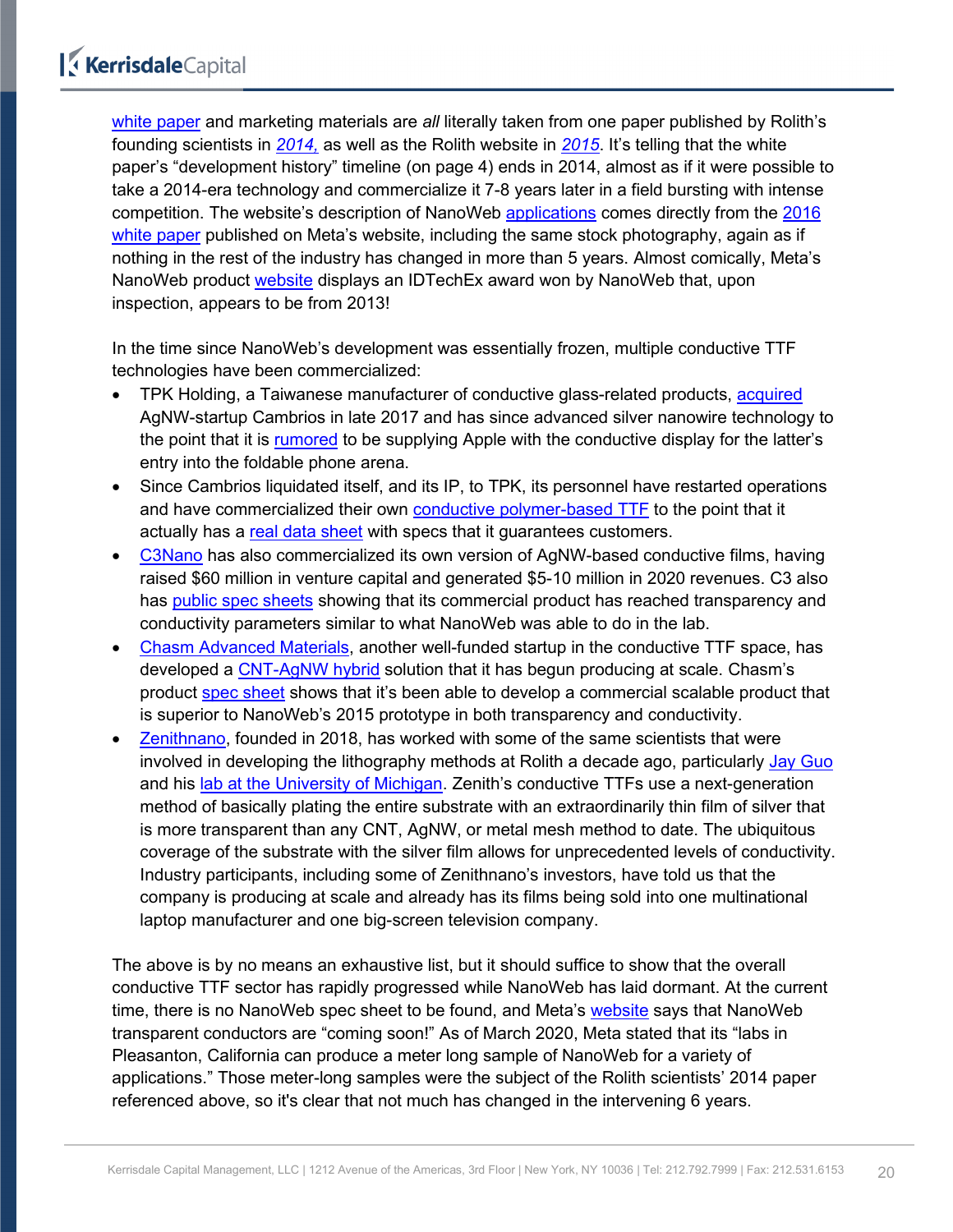Most recently, Meta used \$72 million of the \$140 million in cash on its balance sheet to buy [Nanotech,](https://www.nanosecurity.ca/our-story/) a Canadian penny-stock company that manufactures anti-counterfeit films that can be used with paper currency or luxury consumer goods. Meta has tried to [claim](https://metamaterial.com/meta-announces-agreement-to-acquire-nanotech-security-corp-for-c90-8-million/) that there are synergies between the lithography capabilities possessed by Nanotech and the lithography technology needed to scale and commercialize Nanoweb. But we spoke with several of NanoWeb's founding scientists, none of whom have remained at Meta since the 2016 acquisition, and they explained that they're extremely familiar with Nanotech's rudimentary technology and that it would make no sense to even try to repurpose any of Nanotech's manufacturing methods for the purpose of commercializing NanoWeb. Meta's pronouncements conflating the two production processes are indicative of Meta's management team either misleading investors or having no idea about what's involved in commercializing NanoWeb and manufacturing it at scale.

Even if Meta wanted to commercialize NanoWeb, and knew how to do it, one notable obstacle laying in its path relates to intellectual property. In late 2012, Rolith [licensed](https://www.technologynetworks.com/applied-sciences/news/rolith-aims-to-address-the-growing-market-for-transparent-electrodes-208088) a critical [patterning](https://patentimages.storage.googleapis.com/19/d6/d8/5f8ddc60986fd6/US9720330.pdf)  [method](https://patentimages.storage.googleapis.com/19/d6/d8/5f8ddc60986fd6/US9720330.pdf) patent from the University of Michigan that was meant to be used in its lithography process. We discussed this with members of Jay Guo's lab, and they told us that when they inquired with the university's office that arranges IP licenses, they were told that Meta stopped paying for the license "years ago." The fact pattern – zero development of NanoWeb, acquisition that has nothing to do with NanoWeb, and cessation of a critical patent license – leads us to believe that Meta's management has no intention of ever commercializing NanoWeb at all, and is using the same promotional playbook it's used in the rest of its business since 2012. It's no wonder Rolith's key founding scientists resigned from Meta in 2018.

### <span id="page-20-0"></span>**V. Conclusion**

Almost every stage of Meta's journey, from its founding to its recent acquisition of Nanotech, has been marked by plentiful red flags. It deceptively promoted its early endeavors, seemingly in the pursuit of funding that almost certainly would not have been forthcoming if the truth were known to Meta's counterparties. The company's current operations range from the dismal failure of LGP glasses to the empty husk of the once-interesting NanoWeb to the outright falsehoods being told to promote non-existent medical devices. If that weren't enough, the questionable circumstances around its reverse merger with Torchlight – tainted by a dubious CFO appointment, promotional social media buzz, and purposely muddied disclosures around suspiciously successful capital raises – make our assessment that much more damning. We don't believe Meta is worth any more than the cash on its books  $-25\phi$  a share  $-$  though there's a good chance that the company will squander even that. Holograms and thin films are a fitting metaphor for Meta: a company that looks interesting at first glance but turns out to be a hollow illusion behind a flimsy veneer of aggressive promotion.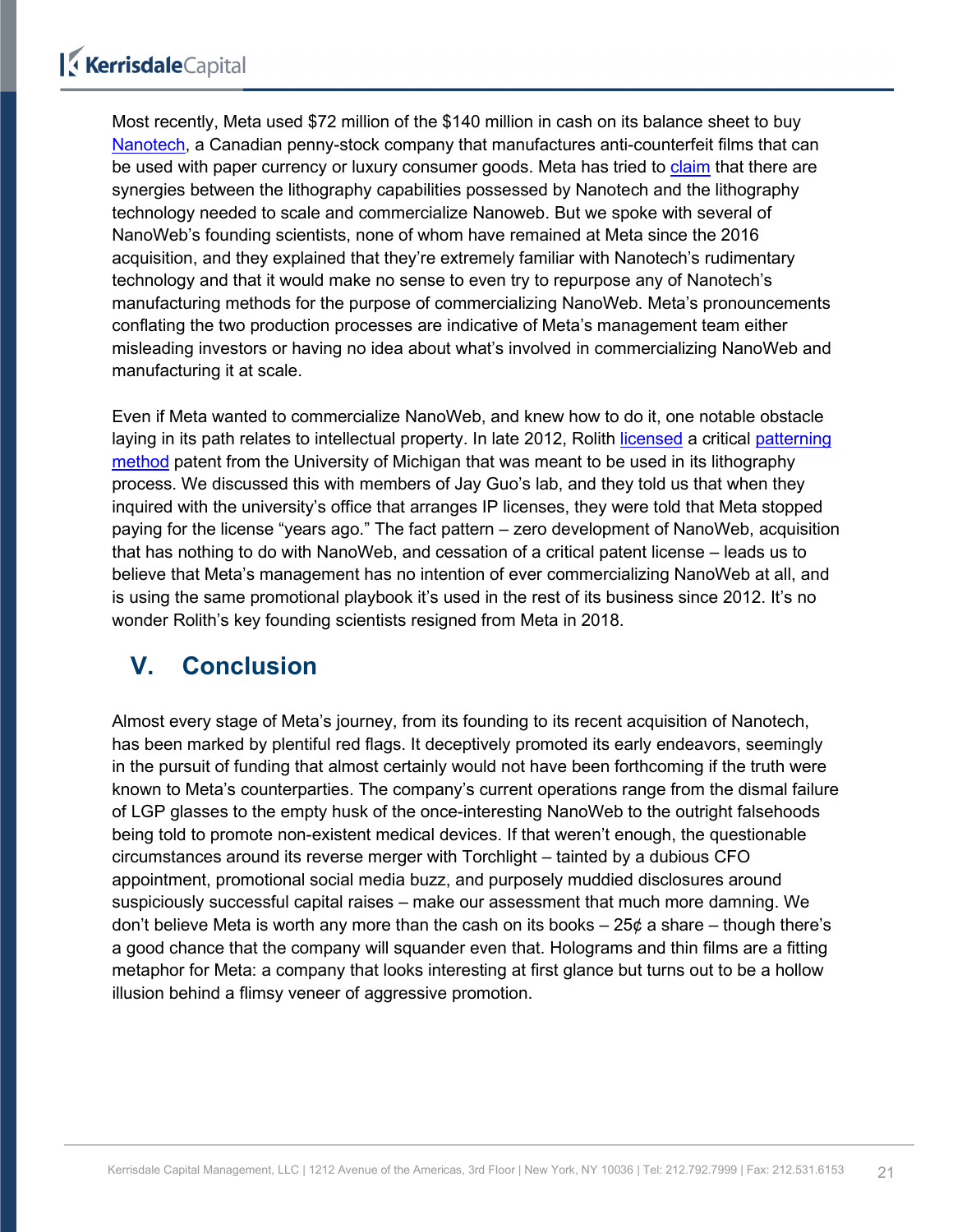## <span id="page-21-0"></span>**Full Legal Disclaimer**

As of the publication date of this report, Kerrisdale Capital Management LLC and its affiliates (collectively "Kerrisdale") have short positions in the stock of Meta Materials, Inc. ("MMAT"). In addition, others that contributed research to this report and others that we have shared our research with (collectively with Kerrisdale, the "Authors") likewise may have short positions in the stock of MMAT. The Authors stand to realize gains in the event that the price of the stock decreases. Following publication of the report, the Authors may transact in the securities of the company covered herein. All content in this report represent the opinions of Kerrisdale. The Authors have obtained all information herein from sources they believe to be accurate and reliable. However, such information is presented "as is," without warranty of any kind – whether express or implied. The Authors make no representation, express or implied, as to the accuracy, timeliness, or completeness of any such information or with regard to the results obtained from its use. All expressions of opinion are subject to change without notice, and the Authors do not undertake to update or supplement this report or any information contained herein. This report is not a recommendation to short the shares of any company, including MMAT, and is only a discussion of why Kerrisdale is short MMAT.

This document is for informational purposes only and it is not intended as an official confirmation of any transaction. All market prices, data and other information are not warranted as to completeness or accuracy and are subject to change without notice. The information included in this document is based upon selected public market data and reflects prevailing conditions and the Authors' views as of this date, all of which are accordingly subject to change. The Authors' opinions and estimates constitute a best efforts judgment and should be regarded as indicative, preliminary and for illustrative purposes only.

Any investment involves substantial risks, including, but not limited to, pricing volatility, inadequate liquidity, and the potential complete loss of principal. This report's estimated fundamental value only represents a best efforts estimate of the potential fundamental valuation of a specific security, and is not expressed as, or implied as, assessments of the quality of a security, a summary of past performance, or an actionable investment strategy for an investor.

This document does not in any way constitute an offer or solicitation of an offer to buy or sell any investment, security, or commodity discussed herein or of any of the affiliates of the Authors. Also, this document does not in any way constitute an offer or solicitation of an offer to buy or sell any security in any jurisdiction in which such an offer would be unlawful under the securities laws of such jurisdiction. To the best of the Authors' abilities and beliefs, all information contained herein is accurate and reliable. The Authors reserve the rights for their affiliates, officers, and employees to hold cash or derivative positions in any company discussed in this document at any time. As of the original publication date of this document, investors should assume that the Authors are short shares of MMAT and stand to potentially realize gains in the event that the market valuation of the company's common equity is lower than prior to the original publication date. These affiliates, officers, and individuals shall have no obligation to inform any investor or viewer of this report about their historical, current, and future trading activities. In addition, the Authors may benefit from any change in the valuation of any other